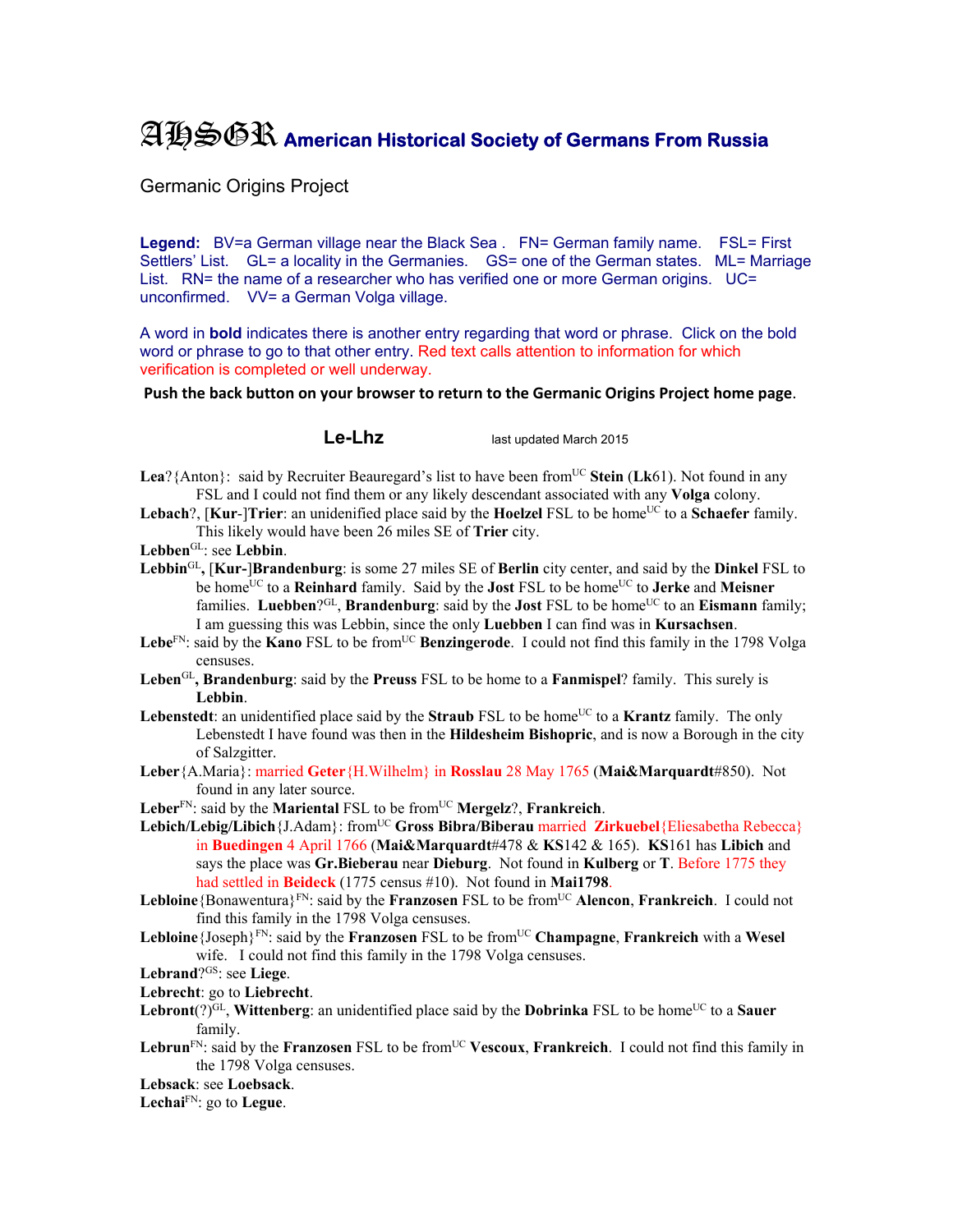- Lecher/Leher/Laeher<sup>FN</sup>: this woman is said by the **Belowescher Kolonien** FSL to be from<sup>UC</sup> Wuerzburg (no locality mentioned) and to have married in **Oranienbaum** an **Ungelbach** man.
- **Lechleiter**<sup>FN</sup>: said by the **Rohleder** FSL to be from<sup>UC</sup> **Prag**, [Boehmen], while his wife was said to be fromUC **Wuerzburg** [**Bishopric**]. For 1798 see **Mai1798**:Rl15.

**Lechleiter**<sup>FN</sup>: his wife was said by the **Rohleder** FSL to be from<sup>UC</sup> **Wuerzburg** [Bishopric].

- **Lechler**{Appolonia}: she was said by the 1798 **Luzern** census to have come from **Zug** (**Mai1798**:Lz7) where her family may have been among the first settlers.
- Lechmann<sup>FN</sup>: said by the **Rothammel** FSL to be from<sup>UC</sup> **Ingstetten, Wuerttemberg**.
- **Lechner**FN: listed by the 1816 **Glueckstal** census (**KS**:670, 672, 354) with no origin. The **GCRA** believes that the Lechner children may have been born in **Forchtenberg**, **Oehringen** [**Amt**], **Wuerttemberg**. See their book for more detail.
- **Lechner**<sup>FN</sup>: said by the **Katharinenstadt** FSL to be from<sup>UC</sup> **Bild**(?).
- Lechner<sup>FN</sup>: Herr Lechner was said by the Koehler FSL to be from<sup>UC</sup> Wuerzburg, and his frau's maiden name was given as **Ganz** (no origin given).
- Lechner/Loechner<sup>{Georg}:</sup> from<sup>UC</sup> Wuerttemberg arrived at **Flensburg, Schleswig Royal Duchy** in Nov 1761. In January 1765 with wife and 3 children he reregistered in **Denmark**. Later they settled in **Riebensdorf** colony in **Woronesh** (**EEE** p.500).
- **Lechner**{Leonard}: was living in **Zug** in 1798 but noted to have come from **Luzern** (**Mai1798**:Zg18) and he has not been found in any printed FSL; so he may well represent a **Luzern** first settler family. **Lechner**FN: also see **Leichner**.
- 
- **Leckenbusch**: go to **Feckenbusch**.
- Ledener?<sup>GL</sup>: an unidentified place said by the **Paulskaya** FSL to be home<sup>UC</sup> to a **Prefried**? family. Kuhlberg said this was in **Darmstadt**. Stumpp said the **Praefried** man was from<sup>UC</sup> Leidhecken near **Buedingen** (**Mai&Marquardt**#184).
- Lederer/Letterer<sup>FN</sup>: said by the Dietel FSL to be from<sup>UC</sup> Frischbach, Dessenfelz. Spelled both Lederer (**Mai1798**:Dt8) and **Letner** (Br3, 4) in 1798.
- **Lederer/Letterer**{Friedrich}: arrived at **Flensburg, Schleswig Royal Duchy** in May 1762. In May 1765 with wife and 3 children he deserted **Denmark**. They were later recorded in the church books of **Neu-Saratowka** colony near **St. Petersburg** (**EEE** p.500).
- **Lederer/Letterer**FN{J.Gabriel}: frin Wuerttemberg arrived at Flensburg, Schleswig Royal Duchy in May 1762. In May 1765 wutg gus wufe ge deserted Denmark (EEE p.500). By June 1765 they were settoled in **Reinwald** FSL #30 which said he was from<sup>UC</sup> **Heilbronn** [Imperial City] (no locality mentioned). For 1798 see **Mai1798**:Rw26, 42 and En5. The wife's maiden name was given as **Rau** in 1798 (Rw26).

**Lederhos**FN: said by the 1798 **Rohleder** census to be the maiden name of frau **Wittmann** (**Mai1798**:Rl19). **Lederhos**FN: also see **Lederhose**.

- Lederhose<sup>FN</sup>: said by the **Rohleder** FSL to be from<sup>UC</sup> **Mannheim**, [**Kurpfalz**]. Spelled Lederhos in 1798 (**Mai1798**:Rl19, 31, En19, Hr14).
- Lee<sup>FN</sup>: said by the **Hoelzel** FSL to be from<sup>UC</sup> **Bamberg** [Bishopric] (no locality mentioned). I could not find this family in the 1798 Volga censuses.
- Leeort<sup>GL</sup>: an unidentified place said by the **Paulskaya** FSL to be home<sup>UC</sup> to a **Schmidt** family. There was a **Leerort**, East Frisia Principality, some 32 miles WNW of **Oldenburg** city.
- **Leer**<sup>FN</sup>: said by the **Norka** FSL to from<sup>UC</sup> **Isenburg** (no locality mentioned). Spelled **Lehr** in 1798 (**Mai1798**:Nr42, 52 and 108) when frau Lehr's maiden name was given as **Raibert** or **Reiber**?
- **Leer**FN{A.Marg.}: married in **Buedingen** 11 April 1766 **Schneider**{J.Heinrich} both from **Inheyden** near **Trayss** in **Laubach** (**Mai&Marquardt**#514). They are found in either **Kulberg** and **T** . By 25 Aug 1767 this couple had settled at **Walter** FSL #38, he said to be from **Ingantern**(?), **Lobbach**  (**Mai&Marquardt**#514).

Leer<sup>GL</sup>: an unidentified place said by the **Boregard** FSL to be home<sup>UC</sup> to a Leonhard family. There was a Leer some 31 miles WNW of **Oldenburg** city, and one 17 miles NW of **Muenster** city. There was a **Laer** near the second one.

**Leerort**GL, East Frisia Principality: see **Leeort**.

Leeswig<sup>GL</sup>, Anhalt-Zerbst: an unidentified place said by the **Katharinenstadt** FSL to be home<sup>UC</sup> to **Korn** 

**Leer**FN: also see **Lehr**.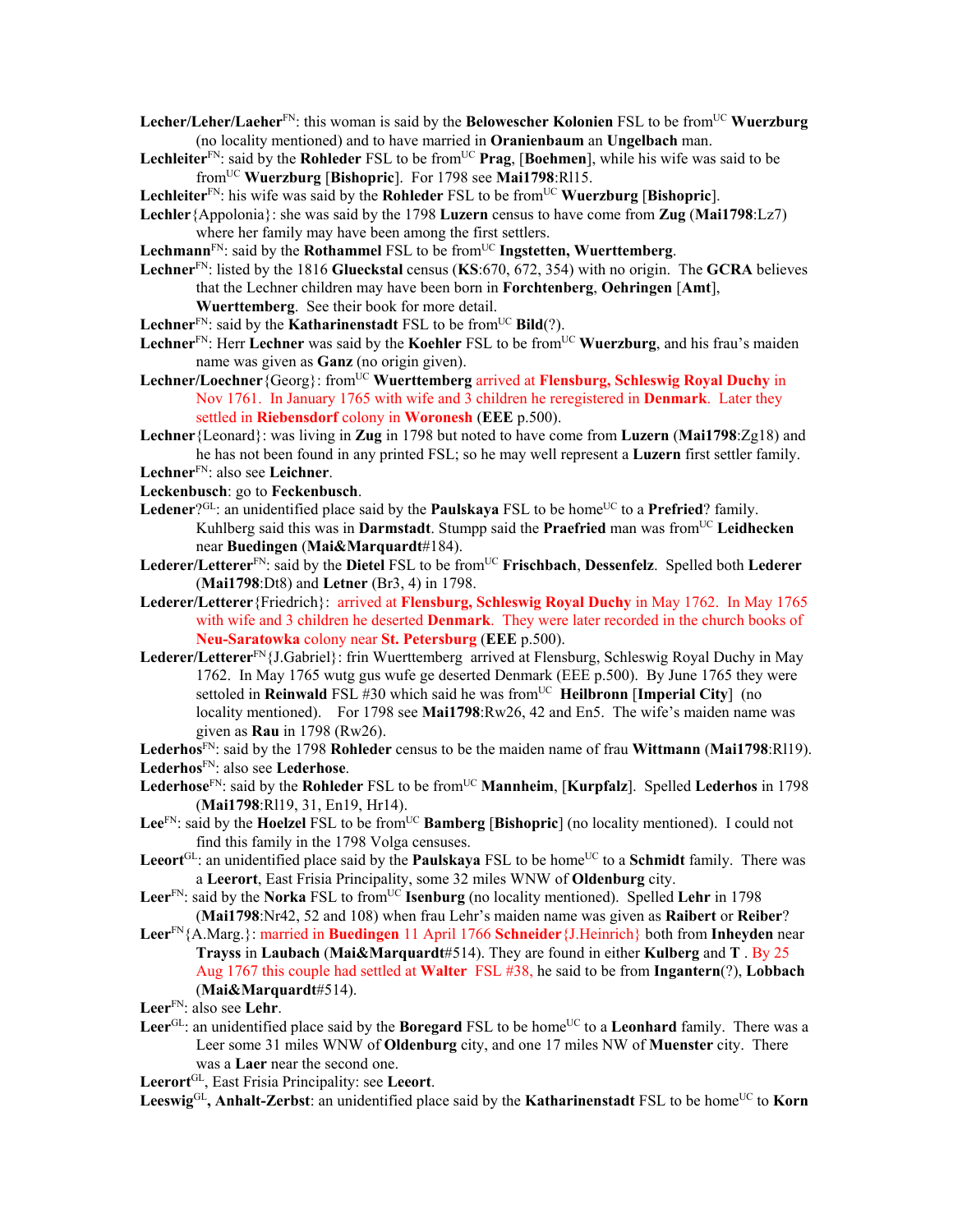and **Welz** families. The only Leeswig I can find is in **Lower Saxony** some 11 miles W of **Hamburg** city center.

Lefebvre<sup>FN</sup>: said by the **Franzosen** FSL to be from<sup>UC</sup> Oesterreich (no locality mentioned). I could not find this family in the 1798 Volga censuses.

- **Lefeld**?FN: the 1798 **Norka** census gives this and perhaps **Lefed** as the maiden name of the wife of an **Isenburg**er **Weigandt**{Daniel} (**Mai1798**:Nr72).
- Lef(f)ler/Loef(f)lerr<sup>FN</sup>{Tobias}: Lutheran from<sup>UC</sup> Wuerttemberg arrived at Schleswig city, Schleswig **Royal Duchy** in May 1761. With his wife {M.Barbara} he last reregistered in **Denmark** in Nov 1765. By March 1766 they had settled in **Rosenheim** FSL #44 which said he was fromUC **Theresienheim**?, **Teschen**? **Duchy**. Spelled **Lefler** in 1798 (**Mai1798**:Rm30).
- **Lefler/Loef(f)lerr**<sup>FN</sup>{Andreas}: from<sup>UC</sup> **Hillmershausen** married in **Luebeck** 17 May 1766 **Mueller**{A.Margar.} from same place (**Mai&Marquardt**#220). By 1 July 1767 he and wife {A.Margaretha} had settled at **Grimm** FSL #42, he said to be fromUC **Darmstadt** (no locality mentioned). In 1798 this couple was still in **Grimm** (**Mai1798**:Gm42).

- Legague<sup>FN</sup>: said by the **Franzosen** FSL to be from<sup>UC</sup> **Bacqueville**, **Frankreich**. I could not find this family in the 1798 Volga censuses.
- **Legai**FN: go to **Legue**.
- **Legeler** FN: see **Legler**.
- **Legen**(?)<sup>GL</sup>: an unidentified place said by the **Boaro** FSL to be home<sup>UC</sup> to a **Fink** family.
- **Legind** $(?)^{GL}$ :an unidentified place said by the **Katharinenstadt** FSL to be home<sup>UC</sup> to a **Mumert** family. The only Legind I can find is in **Denmark** some 45 miles WSW of **Alborg**.
- Legler/Legeler/Lagler<sup>FN</sup>{Christoph/G.Christoph}: using LDS Film #1184767 and other primary souces Corina **Hirt** and Jerry **Amen** found that he was a son of **Legler**{J.Martin} and wife **Berckindem**{A.Magdalena} born 13 Dec 1712 and that on 15 July 1738 he married **Schock**{Christina Magdalena} born 4 Nov 1719 to {J.Adam} & wife **Bigler**{A.Barbara}; {Christina & Christoph} had 9 children born in **Weiler** during 1741-1759. **EEE** p. 500 said he was from<sup>UC</sup> Weiler, Brackenheim(?) Amt, Wuerttemberg arriving at Flensburg, Schleswig **Royal Duchy** in June 1762, and in April 1765 with his **Schorch** wife {Christina}and 7 children was given permission to leave **Denmark**. By 21 July 1766 this couple and 4 children had settled in **Doenhof** FSL #47 & 49 which said he was from from<sup>UC</sup> **Wuerttemberg**, and son {Karl} and family were settled in **Grimm** prior to 1775. By reading church records and taking advantage of LDS research (see LDS film 1184767), Jerry Amen proved that these families came from **Weileran-der-Zaber**, **Brackenheim**, **Neckar**, **Wuerttemberg**, that the family name was usually spelled **Lagler** in **Weiler**, and that a progenitor, {Hans Burkard}, had been born in **Schiltach**, **Neckar**, **Wuerttemberg** in 1625 and was in **Weiler** before 1661. Jerry has research by **Gerhard Lang** that shows the Leglers stopped in **Havetoft** and **Flensburg, Schleswig Royal Duchy** in the early 1760s before going on to Russia. {Christoph} had sons named {Salomon} and {Karl}.
- **Legler**FN{Salomon}: a son of {Christoph} (**EEE** p.501), who by july 1766 had settled in **Doenhof** FSL #49.
- **Legler**FN{Karl}: a son of {Christoph} (**EEE** p.501), who before 1775 had settled in **Grimm** 1775 census #62. Also spelled **Meller** in 1798 (**Mai1798**:Gm17). However, see previous entry.
- **Legler**FN: listed by both the 1816 **Neudorf** census (#18) and **KS**:354 without origin. The **GCRA** found some evidence that the family was in **Koenigsbach**, **S. Prussia** in 1804, and may have been fromUC **Niederroedern**, **Selz** [**Amt**], **Elsass**, but checking FHL#775,392 and 775,394 yielded no proof. See their book for more.
- **Legler/Legeler** FN{Leonhard}: Lutheran, from **Kuernbach Condominium** arrived at **Flensburg, Schleswig Royal Duchy** in June 1762. With wife {Elisabeth} and 3 children he last reregistered in **Denmark** in April 1765 (**EEE** p.500). By July 1766 they had settled at **Reinwald** FSL #8 which said he was from<sup>UC</sup> Liebenzell?, Wuerttemberg [Duchy]. I could not find members of this family in **Mai1798**.

**Le Grand**FN, see **Legrand**.

Legrand<sup>FN</sup>: said by the **Franzosen** FSL to be from<sup>UC</sup> Are, **Frankreich**. I could not find this family in the

**Lefed**FN: see **Lefeld**.

**Lefler** FN: also see **Leffler**.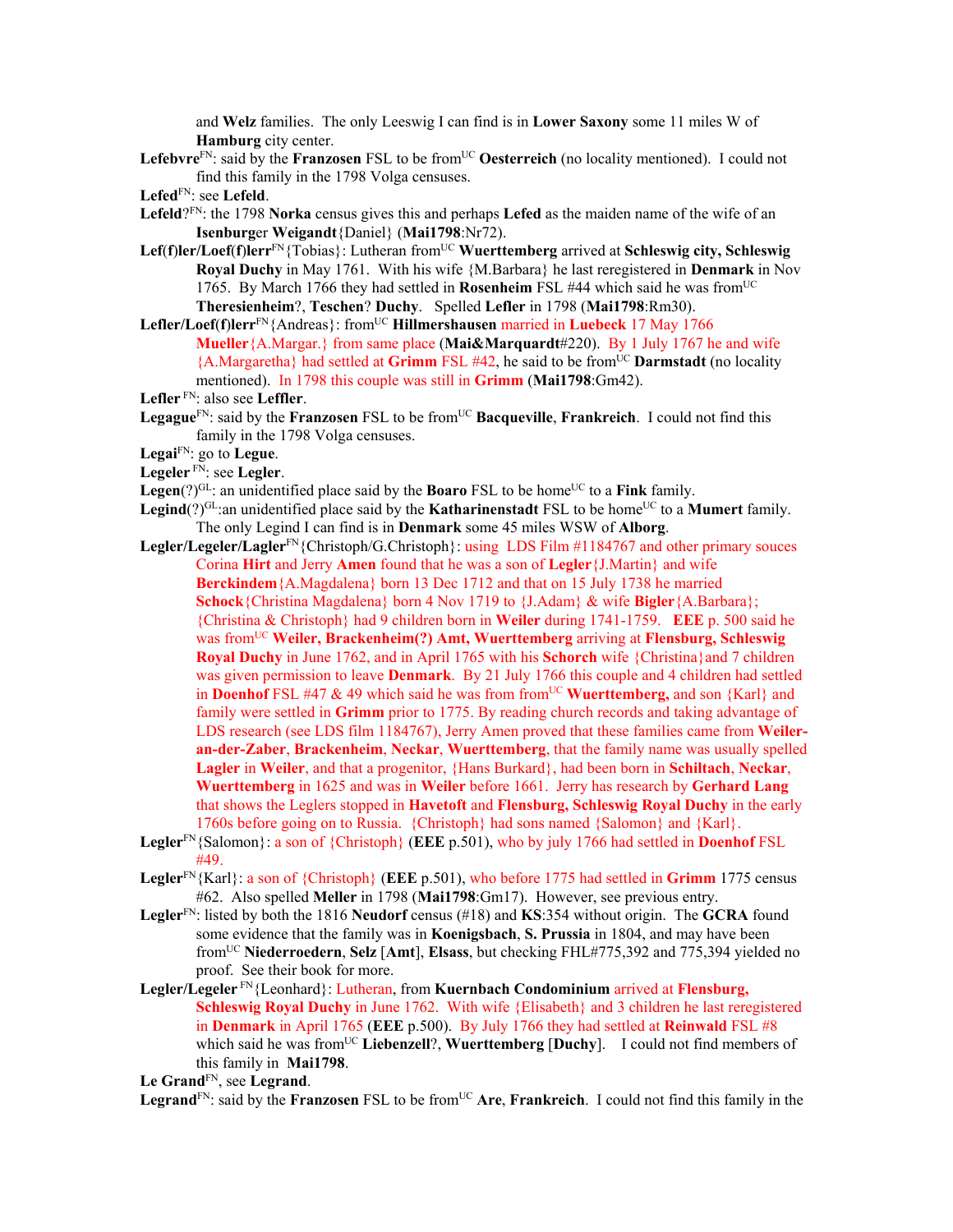1798 Volga censuses.

Legrand/Le Grand<sup>FN</sup>: see Grand.

Legue/Legu/Legai/Lechai(?)/Lickie(?)<sup>FN</sup>{Joseph}: from<sup>UC</sup> Lillle, Flanders and his wife {Eve Elise}, their son {Jean} was born 12 June 1766 and baptized 14 June 1766 in **Buedingen** (**Mai&Marquardt**#1210a). Arrived in **Russia** 13 Sept 1766 as **Legu** with wife {Eva Elisabeth} and 2 children, he said to be from<sup>UC</sup> **Flanberg (Kulberg**5753). Not found in **T**. By 26 Aug 1767 with wife {Eva E} and 2 children, he had settled at **Norka** FSL #169, he said to be fromUC **Flandern** (no locality mentioned). Might have been spelled **Lechai** in 1798 (**Mai1798**:Hk69 and 35?). Another spelling seems to have been **Lickie**.

**Leher**FN: this **Lecher**.

Lehl<sup>FN</sup>: said by the **Norka** FSL to be from<sup>UC</sup> **Isenburg** (no locality mentioned). This origin may be published incorrectly: Judy Curtis has checked the Russian translated text which has **Mecklenburg** for this origin! For 1798 see **Mai1798**:Nr89, 82 and 133.

**Lehl**FN: also see **Leth** and **Lill**.

**Lehm**/**Lem**FN said by the **Kautz** FSL to be fromUC **Berlin**, **Preussen**.

**Lehman** FN: filed under **Lehmann**.

**Lehmann**<sup>FN</sup>{Gottfried}: said by the **Bettinger** FSL #21 to be from<sup>UC</sup> **Dessau**. For 1798 perhaps see **Mai1798**:Bt30??

Lehmann<sup>FN</sup>{Maria}: said by the Bettinger FSL #19 to be the (widowed) name for frau **Hildebrandt**{Jacob}.

- **Lehmann**FN{Martin, Maria}: according to the **Bettinger** FSL #19a these two step-children lived with the Hildebrant {Jacob} family from<sup>UC</sup> Meilberg. For 1798 see Mai1798:Bt1 and perhaps Bt30.
- **Lehmann**{M.Regina}: married **Pille**{Ludwig} in **Rosslau** 8 April 1766 (**Mai&Marquardt**#918). On 10 Aug 1766 **Bille** & {Anna} arrived in **Russia**, he said to be from **Dessau** {**Kulberg**4301}. Later in 1766 {Ludewig} & {Johanna} in **Oranienbaum** took ship for the **Volga (T**4024-4025). **B**y 3 Aug 1767 **Bille** & {Johanna} had settled at **Bettinger** FSL #12 but no place of origin was given**.**  I could not find them in **Mai1798**.
- Lehmann<sup>FN</sup>: this mother-in-law of Herr **Kraus** was said by the **Fischer** FSL to be from<sup>UC</sup> **Polen** (no locality mentioned); her daughter, frau **Kraus**, was said to have come from<sup>UC</sup> Schnerbil?, Polen.
- Lehmann/Leimann<sup>FN</sup>{Gottlieb}: said by the Mueller FSL #7 to be from<sup>UC</sup> Zell. In 1798 this family name is rendered as **Leimann** (**Mai1798**: Ml30).
- **Lehmann**FN: listed by both the 1816 **Neudorf** census (#48) and **KS**:354 with no origin. The **GCRA** found indications this widow was from **Entringen**, **Tuebingen** [**Amt**], **Wuerttemberg** and proved that incorrect. See their book for more.
- **Lehmann**<sup>FN</sup>{J.Gottlieb}: said by the **Orlovskaya** FSL #76 to be from<sup>UC</sup> **Gschmacheberg**? . The wife's maiden name was given as **Hank** in 1798 (**Mai1798**:Or76).
- Lehmann<sup>FN</sup>{Gottlieb}: said by the **Paulskaya** FSL #7 to be from<sup>UC</sup> Zeitz with a Winterburger? young man in the household.

**Lehmann**<sup>FN</sup>{Konrad}: said by the **Paulskaya** FSL  $\#110$  to be from<sup>UC</sup> **Blankenstein**.

**Lehmann**FN{Carl Gottlieb}: said by the **Stahl-am-Tarlyk** FSL #59 to be fromUC **Pegau**, [**Kur**-]**Sachsen**. For 1798 see **Mai1798**:St48).

- **Lehmann**<sup>FN</sup>{Christoph): said by the **Susannental** FSL #30 to be from<sup>UC</sup> **Krossen**. I could not locate them or any descendants in **Mai1798**.
- **Lehmann**FN: he, like his widow {A.Katharina}, who later was frau **Herbst** of **Urbach** may have been fromUC **Kolberg**[**Colberg**], **Preussich Pommern**.
- **Lehmann**FN{David}: said by the **Urbach** FSL #5a to be a stepson in the **Herbst** household. For 1798 see **Mai1798**:Ur27.
- **Lehmann**<sup>FN</sup>{Heinrich}: said by the **Warenburg** FSL to be from<sup>UC</sup> **Born**. For 1788 and 1798 see **Mai1798**:Mv2975,Wr47,3,48,Lb43.

**Lehmann**{Johanna Sophia}: married **Goericke**{J.Gottfriedt} in **Rosslau** 6 April 1766 (**Mai&Marquardt**#898). No further information.

**Lehman**{Karl/Carl Friedrich}: married **Plehm**{A.Christina} 16 June 1766 (**Mai&Marquardt**#85 & **KS**142). They as {Joh.Friderich & Christina} with no child may have arrived in **Russia (T**196- 197). **Die Luebecker Traulisten** and **KS142** both have {Karl}. Not found in any later source.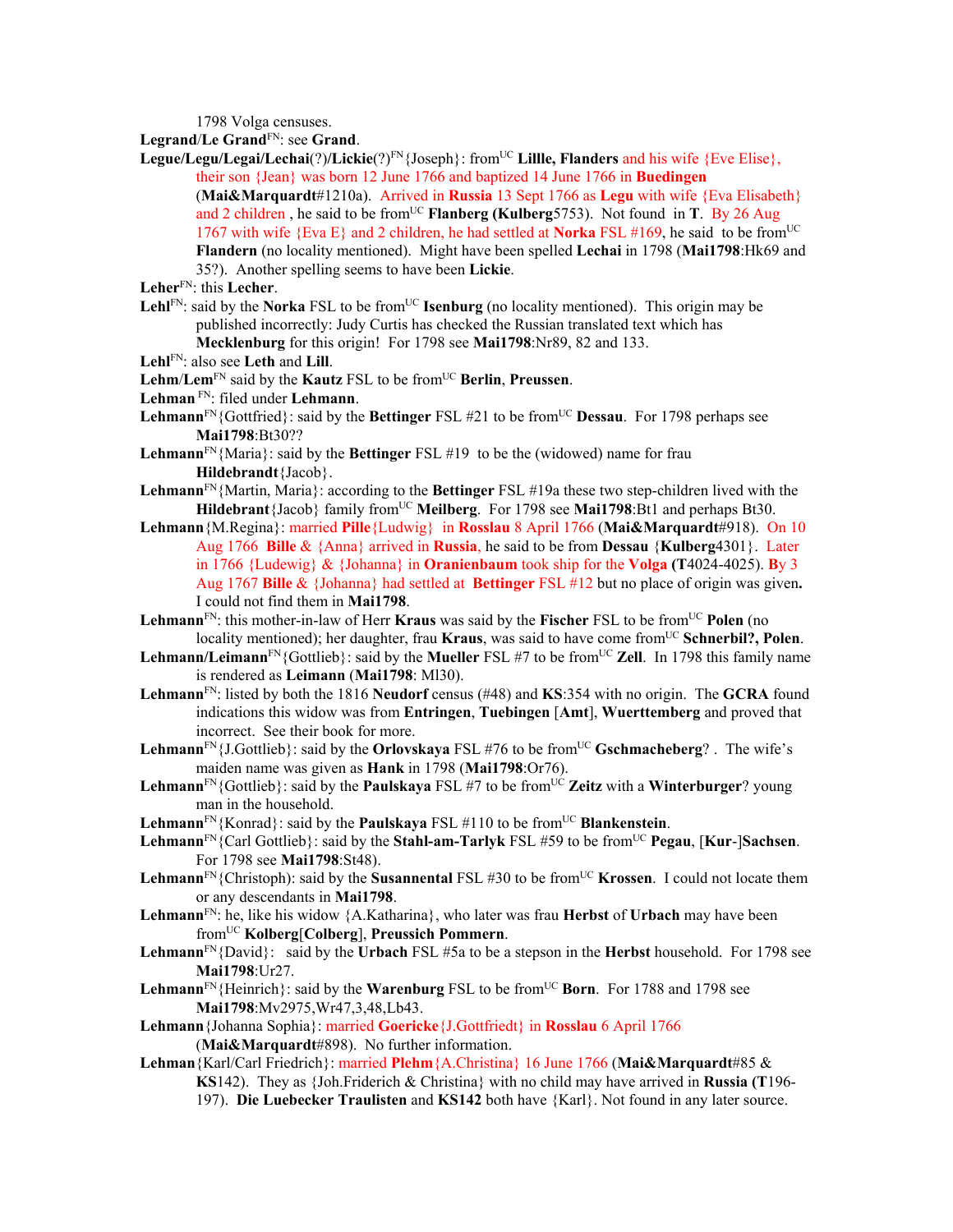- **Lehmann**{Friedrich}: **Anhalt-Dessau** archival materials say he was from **Woerlitz** and is furloughed from the Jung-Braunschweig Regiment, heading for **Russia** in 1766 (**Mai&Marquardt**#1112). **KS**143 says he was on his way to **Orlowskoje**. No further information.
- **Lehn**FN{J.Georg}: with wife **Schaefer**{M.Elisabethe, widow of a **Walther**)} and 3 children left **Fraenkisch-Crumbach** in 1766 for Russia; they settled in **Neu-Saratowka** (**Gieg1**). **KS**142 says he was from **Beerfelden** near **Erbach**, and that she had a son by her first husband **Walther**. Also see **Schaefer**, G.Philip, and **Walther**, J.Ludwig.
- Lehn<sup>GL</sup>: an unidentified place said by the **Bettinger** FSL to be home<sup>UC</sup> to a **Erbs/Ehrt** family. There are at least 3 Lehn in the Germanies: one each in **Tirol, Austria**, in **North Rhineland-Westphalia**, and in **Bavaria**.

**Lehner**{Johannes}: married **Homann**{Susanna Catharina} 7 March 1766 in **Buedingen** 

(**Mai&Marquardt**#381 &**KS**135). **KS**142 has **Lehmer**. No more information. **Lehnhart**FN: see **Leonhardt**.

- **Lehnheim** $(?)^{GL}$ , **Braunfels**: an unidentified place said by the **Kukkus** FSL to be home<sup>UC</sup> to a **Schinckel** family. There is a Lehnheim some 26 miles ENE of **Braunfels** town.
- **Lehning**FN{Johannes}: on 29 Aug 1766 with wife {Elisabeth} and one son he had srrived in **Russia**, said to be from **Fulda** (**Kulberg**5073). Not found in **T**. By 13 Aug they had settled at **Brabander** FSL #5, he said to be fromUC **Michelsrombach**, **Fulda** [**Bishopric**]. For 1798 see **Mai1798**:Bn07.

**Lehning**FN{Johannes}: and wife {Anna} by 13 June 1767 had settled at **Schulz** FSL #21, he said to be fromUC **Stolberg**. For 1798 see Mai1798:Sz2 and 18.

- **Lehning**FN {J.Conrad}: with wife {Gertrude}and 3 children by 8 July 1767 had settled at **Schwab** FSL #8, he said to be fromUC **Angersbach**? **Riedesel** [**Barony**]. For 1798 see **Mai1798**:Ml39 and Sb35.
- **Lehning**{J.Heinrich}: **KS**142 says he was son to {Philipp} and left **Buedingen** to go to **Russia**. Found no further information.
- **Lehning**{Ludwig}: **KS**142 says he left **Bobinhausen** near **Buedingen** to go to **Russia**. Found no further information.
- **Lehr**{A.Margaretha}FN: said by the1798 **Ernestinendorf** census to be the maiden name of frau **Wassmuth** {**Mai1798**:Er1).
- **Lehr**FN: listed by both the 1816 **Kassel** census (#96) and **KS**:355 without origin; said by **KS**:351 to be from **Niederhochstadt**, **Landau** [**Amt**], **Pfalz**. Using **FHL**#247,646, the **GCRA** verified this origin. Also spelled **Laehr**. See the **GCRA** book for more.
- **Lehr**{Johannes}: married **Joss**{Marg.} in **Buedingen** 18 March 1766 (**Mai&Marquardt**#441). Not found in **Kulberg** or in **T**. By 20 July 1767 he, wife and an infant had settled **Krasnoyar** FSL #62, he said to be from **Gruenberg**, [**Hessen-**]**Darmstadt** [**Landgraviate**].
- **Lehr/Leer**FN {Conrad/Konrad}: married **Becht**{A.Elisabetha} fromUC **Gunterskirchen** on 26 April 1766 in **Buedingen** (**Mai&Marquardt**#596, **KS**120 & 158). **KS**142 says she was a **Specht**. They arrived in **Russia** on 29 Aug 1766 (**Kulberg**3746). Not listed in **T**. By July 1767 they had settled in **Krasnoyar** FSL #85 which said he was from<sup>UC</sup> **Darmstadt** (no locality mentioned).
- **Lehr**<sup>FN</sup>{Johannes}: said by the **Messer** FSL (#69) to be from<sup>UC</sup> **Isenburg** (no locality specified), with a **Laubach** step-son is living in the household.
- **Lehr**<sup>FN</sup>{Just}: said by the **Messer** FSL (#70) to be from<sup>UC</sup> **Isenburg** (no locality mentioned), with an **Arnbrecht** step-son living the household.
- **Lehr/Leer/Lein**FN{Karl}: **T**42 recorded his transport from **Oranienbaum** to **Saratov**. Said by the **Norka** FSL(#173) to be a single young **Leer** man from<sup>UC</sup> **Isenburg** (no locality mentioned). In 1798 the maiden name of his wife was said to be **Raibert**? (**Mai1798**:Nr42).

**Lehr**{Andreas}: **KS**142 says he was from **Nidda** near **Buedinge**. Found no further information.

**Lehr**FN: also see **Laehr**, **Leer** and **Lir**.

- Lehrberg: said by the Schaefer FSL to be home<sup>UC</sup> to the **Baehrer** family. I found only one Lehrberg, 7 km NW of **Ansbach** city; in the 1760s it would have been in the **Ansbach Margraviate**.
- **Lei**FN: see **Lai**, **Leick**, **Ley** and **Lios**.

**Leib**FN: see **Zenker**.

- **Leibi** , [**Elchingen Imperial Abbey**]: is 10 **km** NE of **Ulm** city centre and was said by Recruiter Beauregard's list to have been home<sup>UC</sup> to the **Baumgarten**{Ernfried}family (Lk120).
- Leibel<sup>FN</sup>: said by the Kano FSL to be from<sup>UC</sup> Bellheim. I could not find this family in the 1798 Volga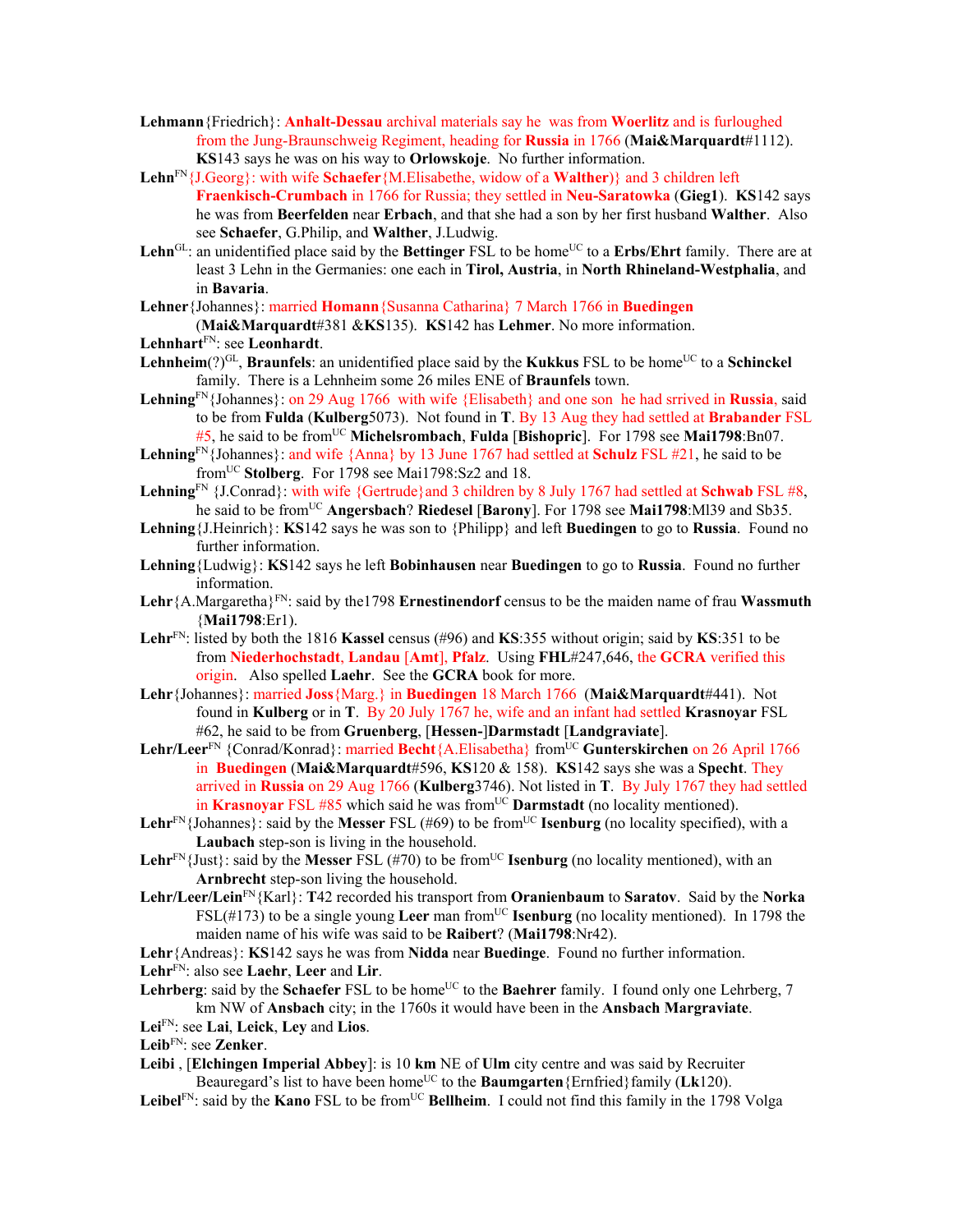censuses.

**Leichladner**FN: see **Leichleiter**.

**Leichleidner**FN: see **Leichleiter**.

- **Leichleiter**<sup>FN</sup>: said by the **Louis** FSL to be from<sup>UC</sup> Bitsch, **Lothringen**. In 1798 the family name was sometimes spelled **Leichleidner** or **Leichladner** (**Mai1798**:Ls12).
- **Leichner**FN: said by the **Balzer** FSL to be be from **Lindheim**. **Bonner** proved this was where he married a **Bauer** woman and where their first children were baptized, but found that the marriage record said his father came from<sup>UC</sup> **Hainchen**[, **Isenburg-Buedingen County**]. For 1798 see **Mai1798**:Hk34, 63, 66, 67.
- **Leichner**FN: said by the **Kano** FSL to be fromUC [**Anhalt**-]**Dessau** [**Principality**] with **Gaus** stepdaughters in the household. Spelled **Lichtner** in 1798 with the wife's maiden (sic married widowed name) was given as **Gaus** (**Mai1798**:Kn18,16,23).

Leichner<sup>FN</sup>: said by the **Keller** FSL to be from<sup>UC</sup> **Neulussheim**, **Kurmainz**.

- Leichner<sup>FN</sup>: said by the **Schoenchen** FSL to be from<sup>UC</sup> Ochsenthal, [Wuerzburg Bishopric]. Spelled **Lechner** in 1798 (**Mai1798**:Sn29 and 33).
- **Leichner**FN: also see **Lauchner** and **Lechner**.
- **Leicht**FN: said by the **Bergdorf** 1816 census (**KS**:659, 355) to have been from **Rietheim, Muensingen**  [**Amt**], **Wuerttemberg**. However, their origin in **Sigmarswangen**, **Sulz** [**Amt**], **Wuerttemberg** was verified by the **GCRA** using **FHL**(1,732,327). See their book for more detail.Also spelled **Leucht**.
- **Leicht/Lieck**{J.Henrich}: ofUC [**Hessen-**]**Darmstadt** [**Landgraviate**] married **Endress**{A.Cunigunda}in **Buedingen** 3 March 1766 (**Mai&Marquardt**#360 & **KS**142). On 19 July 1766 they arrived in **Russia**, he said to be from **Darmstadt** (**Kulberg**2588). Later in 1766 in **Oranienbaum Lieck**{Johann & Anna} and a daughter took transport for the **Volga** (**T**2628-2630). By 1767 **Leicht**{J.Heinrich & Regina}, no child, had settled at **Krasnoyar** FSL #7, he said to be from<sup>UC</sup> **Darmstadt** and she from **Mannheim**, **Kurpfalz**. In 1798 {Heinrich} was widowed, registered in **Krasnoyar** but working in **Kind** (**Mai1798**:Ks24).

Leichtling<sup>FN</sup>: said by the Leichtling FSL to be from<sup>UC</sup> Stuttgart (no locality mentioned).

**Leichtling**VV (aka **Ilavlya, Ilavla, Ilawla, Ilovlinka, Ilowla, Ilowlja, Jelowlja,** and **Rezowka**) was a Catholic German village on the western side of the Volga. Its FSL is published in Pleve, The German Colonies ..., pp.411-420. According to that, the first settlers were from the following places with the family names shown here in parens:

from **Alzey**: (**Hermann, Keil**);

from **Anspach**: (**Danner**);

- from **Aschaffenburg**: (**Bauer, Bernhard, Daumreich, Ewald, Gan/Hahn, Pressmer, Sildenbach**);
- from **Bamberg**: (**Krib**?);
- from **Bilertann**(?), **Swabia**: (**Berger**);
- from **Folkakh/Volkach**?: (**Bernhard**);
- from **Fulda**: (**Kler**?);
- from **Garmer**, **Kurmainz**: (**Sager**);
- from **Gelnhausen**: (**Rakk**?);
- from **Granov/Granau**(?): (**Schneider**);
- from **Hammelburg**: (**Bem/Boehm**);
- from **Hildesheim**: (**Adelmeyer**);
- from **Mainz**: (**Miller**);
- from **Miltenberg**: (**Beichert**?);
- from **Monte de Marcon**, **France**: (**Faret/Farrette**?);
- from **Neustadt**: (**Hoffmann, Rudolph, Singer**);
- from **Orb/Bad Orb**(?): (**Fassnacht/Fastnacht**);
- from **Regensburg**: (**Mertz**);
- from **Reningen**: (**Gettikh**/**Hettig**?);
- from **Saarbruecken**: (**Mulidar**?);
- from **Seligenstadt**: (**Antonius, Drieser, Frei, Galler/Haller**?**, Hartenhof, Jonas, Keiter,**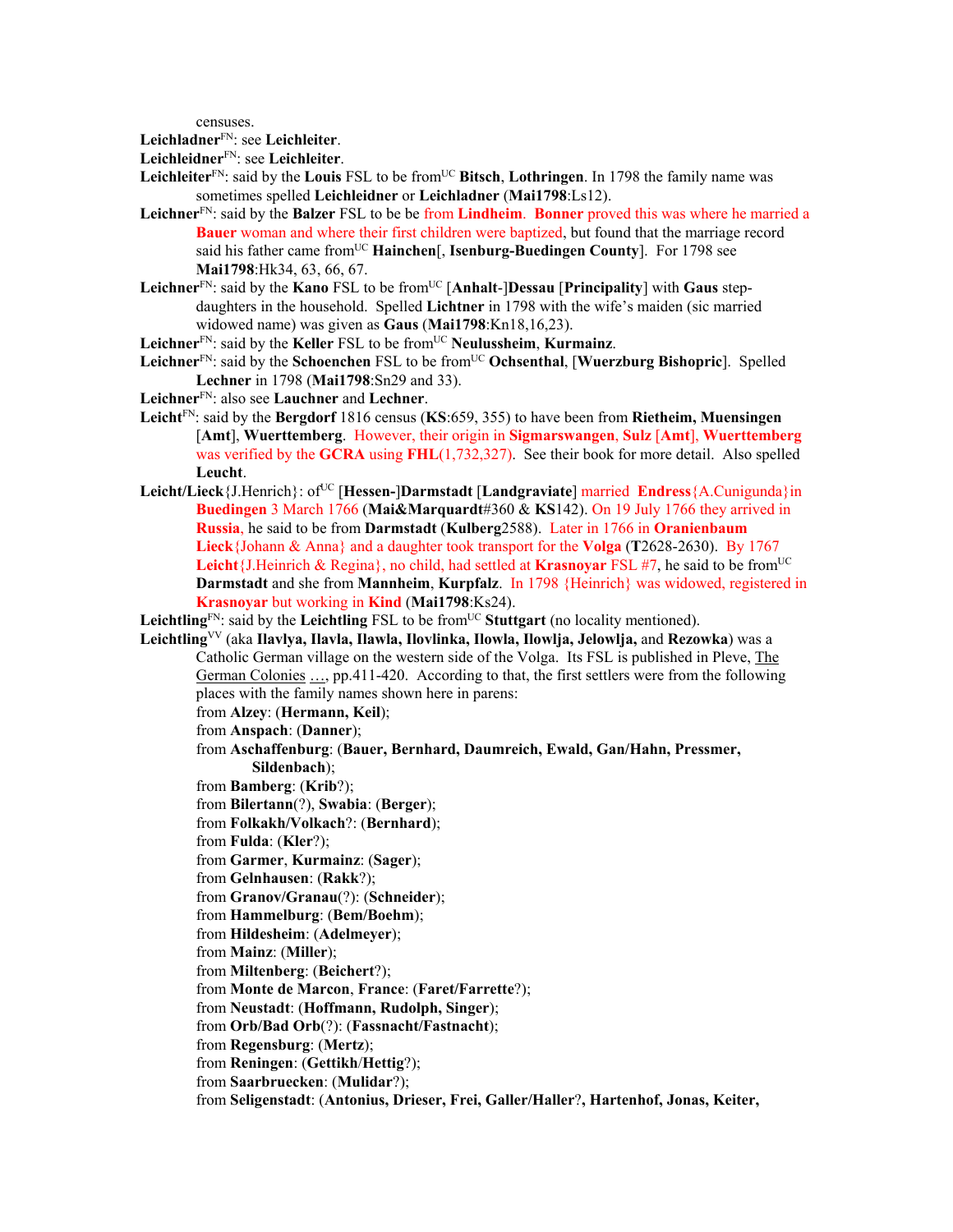**Kemmerer, Lang, Miller, Muffert, Rottbrust, Shpeiter/Spaeter**?**, Valk/Falk**?);

from **Straubing**: (**Einschenk**?);

from **Stuttgart**: (**Leichtling**);

from **Vienna, Austria**: (**Eder**?);

from **Wartenberg**: (**Messler**);

from **Wasser Truedingen**: (**Alkofer**).

**Leick**<sup>FN</sup>: said by the **Schuck** FSL to be from<sup>UC</sup> Alzey, **Kurpfalz**. Sometimes spelled **Leik**. In 1794, 1796 and 1798 spelled **Lei** (**Mai1798**:Mv2637,2649,Sd11,Rt20 and Vm13).

**Leidecker**FN: see **Leindecker** and **Windholz**.

**Leidecke**: see **Liedicke**.

**Leidecken**: see **Leydecken**.

- **Leicker**{J.Heinrich}: **KS**142 says he left **Wehrheim** near **Buedingen** with a wife and children heading for **Russia**. Found no further information.
- Leidemann<sup>FN</sup>: said by the **Paulskaya** FSL to be from<sup>UC</sup> **Bamberg** (no locality mentioned).

**Leidendorf**: is 6 miles SSE of **Ansbach** city, and was then either in **Ansbach Margraviate** or **Eichstaett Bishopric**. said by the **Ober-Monjou** FSL to be home<sup>UC</sup> to **Bersa/Berzi&Bertz** and **Schneider**{Georg} families.

- Leidesdorf<sup>GL</sup>, Trier: is an unidentified locality said by the Rothammel FSL to be home<sup>UC</sup> to a Frank family. There are similar place names in Germany but none seem at all close to **Trier**.
- **Leidhecken/Lydecken**GL, [**Hessen-Darmstadt**]: is some 6 miles ENE of **Friedberg** city; see **Ledener**. Said by the **Buedingen** ML to be home to **Kessel**{Gertrude} (**Mai&Marquardt** #662).
- **Leidinsk**?GS: an unidentified country; see **Kuntersbleim**.
- **Leidringen**GL, **Balingen** [**Amt**], **Wuerttemberg**: is some 7 miles W of **Balingen** city, and and proven by the **GCRA** to be home to the **Hollweger** family which went to **Bergdorf**; see their book for more detail.
- Leifried? $F_N$ : said by the **Boregard** FSL to be from $U^C$  **Eichenbuehl**. I could not find this family in the 1798 Volga censuses.
- **Leigs**{Christoph}: married **Zoellner**{Henrijetta Wilh. Friederike} in **Rosslau** 9 April 1766

(**Mai&Marquardt**#930). **K**S142 mistakenly said the year was 1765. I did not find this couple in any later record.

- **Leik**FN: see **Leick**.
- **Leikam/Leykam**FN{Andreas}: son of the former {Martin} of **Sommersdorf** near **Ansbach** married **Hortmajer**{A.Ursula} in **Woehrd** 28 April 1766 (**Mai&Marquardt**#779). On 12 Sept 1766 **Leikam**{Andreas & A.Ursula} arrived in **Russia**, he said to be from **Ansbach** (**Kulberg**5791). Not found in **T.** By 19 Aug 1767 this couple had settled at **Laub** FSL #33, he said to be from<sup>UC</sup> **Sommersdorf**, **Ansbach**. In 1798 {Andreas} was still in **Laub** but had been widowed and remarried to **Michel**{Margaretha} the widow of **Breitzer**{Johannes} of **Beideck**  (**Mai1798**:Lb45).

**Leikam**FN: also see **Lenkof**.

- Leim<sup>FN</sup>: she was the wife of Katharienstadt settler Zitzer{Heinrich} and Sally Zitzer reports that she has confirmed in baptismal records that this woman like her husband came from **Usingen**.
- **Leimann**FN: see **Lehmann** of **Mueller**.
- **Leimbach**<sup>GL</sup>: an unidentified place said by the **Susannental** FSL to be home<sup>UC</sup> to a **Frei** family. Kuhlberg said this was in **Sachsen**. There were at least 13 Leimbachs in the German-speaking lands; one seems to have been in **Kursachsen**, 37 km NW of **Halle** city.
- **Leimen**GL, **Heidelberg Amt**, **Baden**: is 3.5 miles S of **Heidelberg** city, and was proven by the **GCRA** as home to the **Zisch** family that spent some time in **Bergdorf**. See the **GCRA** book for detail
- **Leimersheim**GL, **Germersheim** [**Amt**], **Pfalz**: is some 6.5 miles S of **Germersheim** city, and was mistakenly said by  $KS:326$  to be home<sup>UC</sup> to the **Keller**{Jacob} family.
- Lein<sup>FN</sup>: said by the **Moor** FSL to be from<sup>UC</sup> **Isenburg** (no locality mentioned).
- Leinberg<sup>GL</sup>, **Kurpfalz**: an unidentified place said by the **Brabander** FSL to be home<sup>UC</sup> to a **Jaudel** family. **Leidecke**{M.Elisabeth}: married **Agner**{J.Christian} in **Rosslau** 3 April 1766 (**Mai&Marquardt**#885).
	- **KS**118& 143 have **Liedicke**{M.Elisabet/M.Elis.} and the wrong year: 1765. No further information found.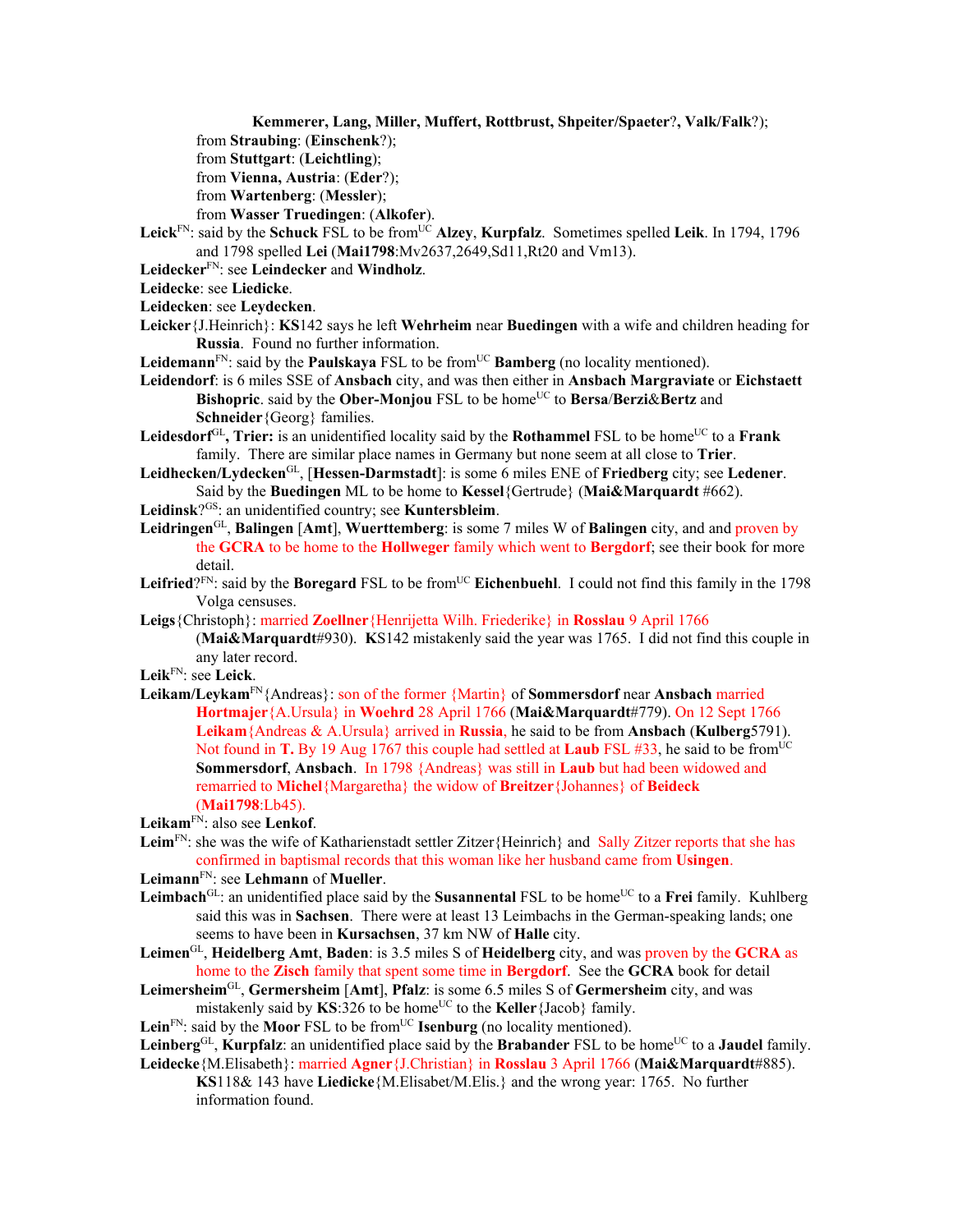- **Leindecker**<sup>FN</sup>: said by the **Cheisol** FSL to be from<sup>UC</sup> **Zweibruecken** [**Duchy**], no locality given. Spelled **Leidecker** in 1798 (**Mai1798**:Ls32).
- **Leindecker** FN: said by the **Keller** FSL to be the orphan daughters of **Philipp**{Peter}'s married sister??
- **Leindecker**{Konrad}: Was in **Wittmann** in 1798 census ; found in no FSL; no hint as to an earlier colony; so may well have been a **Wittmann** first settler family.Also spelled **Leidecker** in 1798 when the wife's maiden name was given as **Becker** (**Mai1798**:Wm37); for other 1798 see Wm12, 15,16 and Om70.
- **Leinecker**<sup>FN</sup>: Herr **Leinecker** was said by the **Koehler** FSL to be from<sup>UC</sup> **Aschaffenburg**, and his frau's maiden name was given as **Weber** (no origin given).
- Leinen<sup>FN</sup>: said by the **Ober-Monjou** FSL to be from<sup>UC</sup> **Bellingen**?. I could not find this man in the 1798 Volga censuses.
- Leinert<sup>{Conrad}:</sup> he and his siblings were said said by Recruiter Beauregard's list to have been from<sup>UC</sup> **Stein** (**Lk**1511). Not found in any FSL and I could not find them or any likely descendant associated with any **Volga** colony.
- **Leinert**FN: also see **Lenert**.
- Leinhardt<sup>FN</sup>{Caspar}: said by the **Boaro** FSL to be from<sup>UC</sup> **Henneberg** (no locality mentioned). I could not find this family in the 1798 Volga censuses under either this spelling or **Lenhard(t)**.
- Leinhardt<sup>?FN</sup>{Johannes}: said by the **Boaro** FSL to be from<sup>UC</sup> **Beseke**(?). I could not find this family in the 1798 Volga censuses either under this spelling or under **Lenhard(t)**.
- **Leining**GS **,** see **Leiningen.**
- **Leiningen**GS: is the short form for **Leiningen-Westerburg County**. Said (no locality indicated) by the **Ober-Monjou** FSL to be home<sup>UC</sup> to **Neuheim/Nauheim** and **Neulist** families.
- **Leiningen-Westerburg County**GS: said (no locality mentioned) by the **Katharinenstadt** FSL to be home<sup>UC</sup> to a **Schmidt**{G.Ludwig} family. The Leiningen-Westerburg lands, except for an area around **Westerburg** town, were mostly in 8 or more scattered areas which mostly hopscotched to the SW from Guntersblum and Dolgesheim in a wide corridor running as far W as Wallhalben and as far S as Vorder-Weidenthal. From 1705 to 1806 these lands were divided into two countries: Alt-Leiningen-Westerburg County and Neu-Leiningen-Westerburg County. Chief towns in the exclaves held by the former seem to have been **Durkheim**, Waldlleiningen, Wallhalben, Frankeneck, Assenheim, Vorder-Weidenthal, and Bockenheim. Chief towns for Neu-Leiningen seem to have been **Westerburg**, **Gruenstadt**, Dolgesheim, and Guntersblum.
- Leinschmidt/Leneschmidt<sup>FN</sup> said by the Huck FSL to be from<sup>UC</sup> **Kurpfalz** (no locality mentioned).
- **Leinsweiler**, **Landau** [**Amt**], **Rheinpfalz**: is 4 miles W of **Landau-in-der-Pfalz**, and was proven by the **GCRA** to be the origin of the **Hieb** and **Heid**/**Heil** families that settled in **Neudorf**.
- **Leinweber**FN: said by the Stumpp version of the **Jagodnaja Poljana** FSL to be fromUC **Offenbach**, **Hessen,** and by the Pleve version to be from **Offenbach, Pfalz**. The Kromm version of the **Jagodnaja Poljana** FSL says they were from **Kreuznach** near **Offenbach** (p.134).
- **Leipa**, **Boehmen**: an unidentified place said by the **Hildmann** FSL to be home<sup>UC</sup> to a **Kerner/Koerner** family.
- **Leipzig**GL: said by the **Neidermonjou** FSL #20 to be home to **Rauschenbach**{Carl Friedrich} … Georg Rauschenbach has a copy of a **Leipzig** Taufbuch confirming {Carl Friedrich}'s birth there in 1744. Said by the **Paulskaya** FSL to be home<sup>UC</sup> to **Warth** and **Wendenhammer** families, and possibly a **Werner** family. Said by the **Susannental** FSL to be home<sup>UC</sup> to a **Schulze** family. This surely was in **Kursachsen**.
- Leipzig<sup>GL</sup>, [Kursachsen]: said by both the Lauwe FSL and a Woehrd ML to be home<sup>UC</sup> to a Schindler family. Kuhlberg says this was in **Sachsen**.
- **Leipzig**GL, [**Kur-**]**Sachsen**: is some 183 miles NE of **Frankfurt-am-Main**. Said by the **Belowescher Kolonien** FSL to be home<sup>UC</sup> to a **Strauch** family. Said by the **Boaro** FSL to be home<sup>UC</sup> to a Koch family. Said by the **Jost** FSL to be home<sup>UC</sup> to **Hausmann**, **Klemm** and **Schuetz** families. Said by the **Katharinenstadt** FSL to be home<sup>UC</sup> to a **Pastern** family and to **Dellhopp**'s wife. Said by the Kratzke FSL to be home<sup>UC</sup> to a Hanschu family. Said by the Merkel FSL to be home<sup>UC</sup> to a **Just** family. Said by the **Reinhard** FSL to be home<sup>UC</sup> to the **Menzel** family. Said by the **Schaefer** FSL to be home<sup>UC</sup> to the **Herr** family. Said by the **Walter** FSL to be home<sup>UC</sup> to a **Strauch** family.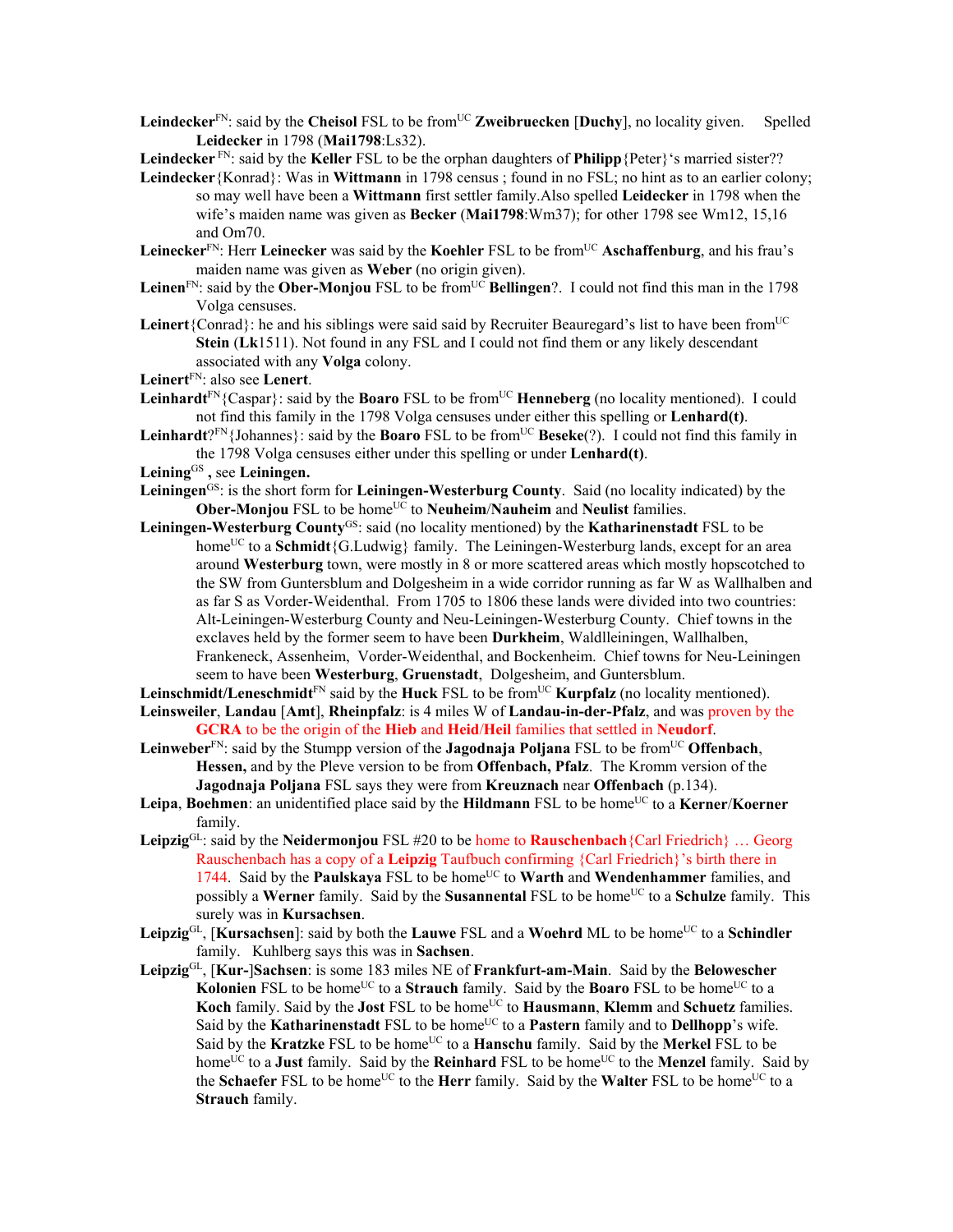**Leipzig**BV, **Bessarabia**: aka **Skinos**, nka Serpnyewoye. Founded in 1815,

- Leirich<sup>FN</sup>: said by the Neidermonjou FSL to be from<sup>UC</sup> Ratzeburg?, Sachsen. For 1798 see Mai1798: Nb22.
- **Leis**? $F_N$ : said by the **Boaro** FSL to be from<sup>UC</sup> **Moers** (no locality mentioned). I could not find this family in the 1798 Volga censuses.
- Leis/Lais<sup>FN</sup> {Konrad}: said by the **Huck** FSL to be from<sup>UC</sup> **Isenburg** (no locality mentioned, country not identified).
- Leis<sup>FN</sup>: said by a Family Chart to be a **Hussenbach** first settler and to be from<sup>UC</sup> [Hessen-]Darmstadt [**Landgraviate**] (no locality mentioned). Spelled both **Leis** and **Lais** in 1798 (**Mai1798**:Hs66 and 124).
- **Leisel** and **Leissel** are interfiled in the following:
- **Leisel**{Conrad}FN: said by the **Ernestinendorf** FSL to be fromUC **Atzenhain**, [**Hessen-Darmstadt Landgraviate**]. Spelled **Leiser** in 1798 (**Mai1798**:Bb02).
- **Leisel**{J.Heinrich}<sup>FN</sup>: said by the **Ernestinendorf** FSL to be from<sup>UC</sup> Atzenhain, [Hessen-Darmstadt] **Landgraviate**]. Spelled **Leiser** in 1798 (**Mai1798**:Sh32) and in 1769 (Mv548). The maiden name of frau Leiser was given as **Rahm** in 1798 (Sh32)
- **Leissel**{Andreas}: **KS**125 and 142 say he married **Deml**(**in**){Johanna} in 1765 in **Rosslau**. He married **Demel**{Johanna} 28 May 1765 in **Rosslau** (**Mai&Marquardt**#844). Not found in **Kulberg** or **T**. By 14 Feb 1767 **Leisel**{Andreas & M.Johanna} had settled at **Graf** FSL #39, he said to be fromUC **Burgenlenfeld, Kurpfalz**.
- Leisel<sup>FN</sup>: said by the said by Leisle family research to be from<sup>UC</sup> Wuerttemberg (no locality mentioned), with a wife whose maiden name was<sup>UC</sup> Heib. In 1798 they are listed at Mai1798:Wr58 where the family name is also spelled **Leiser**. I can't find them in any published FSL.
- Leisel<sup>GL</sup>: an unidentified place said by the **Ernestinendorf** FSL to be home<sup>UC</sup> to a **Fink** family. There was a Leisel in **Sponheim County** 25 miles E of **Trier** city.
- **Leisel** $(?)^{GL}$ : Said by the **Boaro** FSL to be home<sup>UC</sup> to a **Fank**? family. See the preceding entry.
- Leisel<sup>GL</sup>, **Darmstadt**: an unidentified place said by the **Boaro** FSL to be home<sup>UC</sup> to a **Eckel** family. This may have been **Leusel**?
- **Leisenwald/Leisewald**GL, **Isenburg**[-**Waechtersbach County**]: is some 8 miles NNE of **Gelnhausen** city and some 5.5 miles ENE of **Buedingen** city, now in **Hesse**, and was said by the **Kutter** FSL to be home<sup>UC</sup> to an **Alvater** family. Doreen Connelly has proved that all three **Lich/Licht** siblings (Kutter FSL #2a) were born in **Leisenwald**, **Isenburg**[-**Waechtersbach County**] where their parents (their mother was a **Lohrey**) were married and where **Lohrey**, **Loos** and a **Reifschneider** were their god parents. Said by the **Buedingen** ML to be home<sup>UC</sup> to a **Loos** woman who married a **Frick** man in 1766; the family later went to **Huck** (**Mai&Marquardt**#614). The **Buedingen** ML says **Leisewald** was home to the **Reiffschneider** man and the **Loos** woman who married in 1766; the couple was in **Kutter** by 1767; Stumpp says **Leisewald** is near **Gelnhausen** (**Mai&Marquardt**#613). According to the **Buedingen** ML a **Loos** man married in 1766 a **Loos** woman, both from **Leisenwald**; by 1767 the couple was in **Kutter** (**Mai&Marquardt**#615). **Steinberger1** lists the Leisenwald to Russia families as: **Altvatter**{Johannes, wife and 1 kid}, **Engel**{Wendel, wife and 4 kids}, **Hilt**{Hans Heinrich, wife and 3 kids}, **Lich**{Ferdinand, wife and 3 kids}, **Loos**{Bast(Sebastian) with 3 kids}, {Johannes and 3 kids}, {Johannes the younger, single}, {Peter, wife and 1 kid}, **Lurj**(**Lohrey**){Melcher, wife and one kid}, **Reifschneider**{Conrad, wife and 3 kids}, {Heinrich, wife and 3 kids}, {Johannes, wife and 5

kids}, {Johannes, single}, {Walter, son Johannes , his wife and 3 kids).

**Leiser**FN: interfiled with **Leisel**FN.

**Leising**? $GL:$ : an unidentified place said by the **Kano** FSL to be home<sup>UC</sup> to a **Bittor** family. This place probably was in the **Eichstaett Bishopric**, some 17 miles ENE of **Ingolstadt** city.

**Leisle**FN: see **Leisel**.

**Leissel**FN: go to **Leisel**.

**Leissnitz**, [**Kur**-]**Sachsen**: ia 20 miles SW of Frankfurt-an-der-Oder, and said by the **Brabander** FSL to be home<sup>UC</sup> to a **Kaesner** family.

**Leist**: see **Leust**.

**Leistadt**GL, **Leiningen** [**County**]: is 51 miles SE of **Leiningen** and is said by the **Seewald** FSL to be home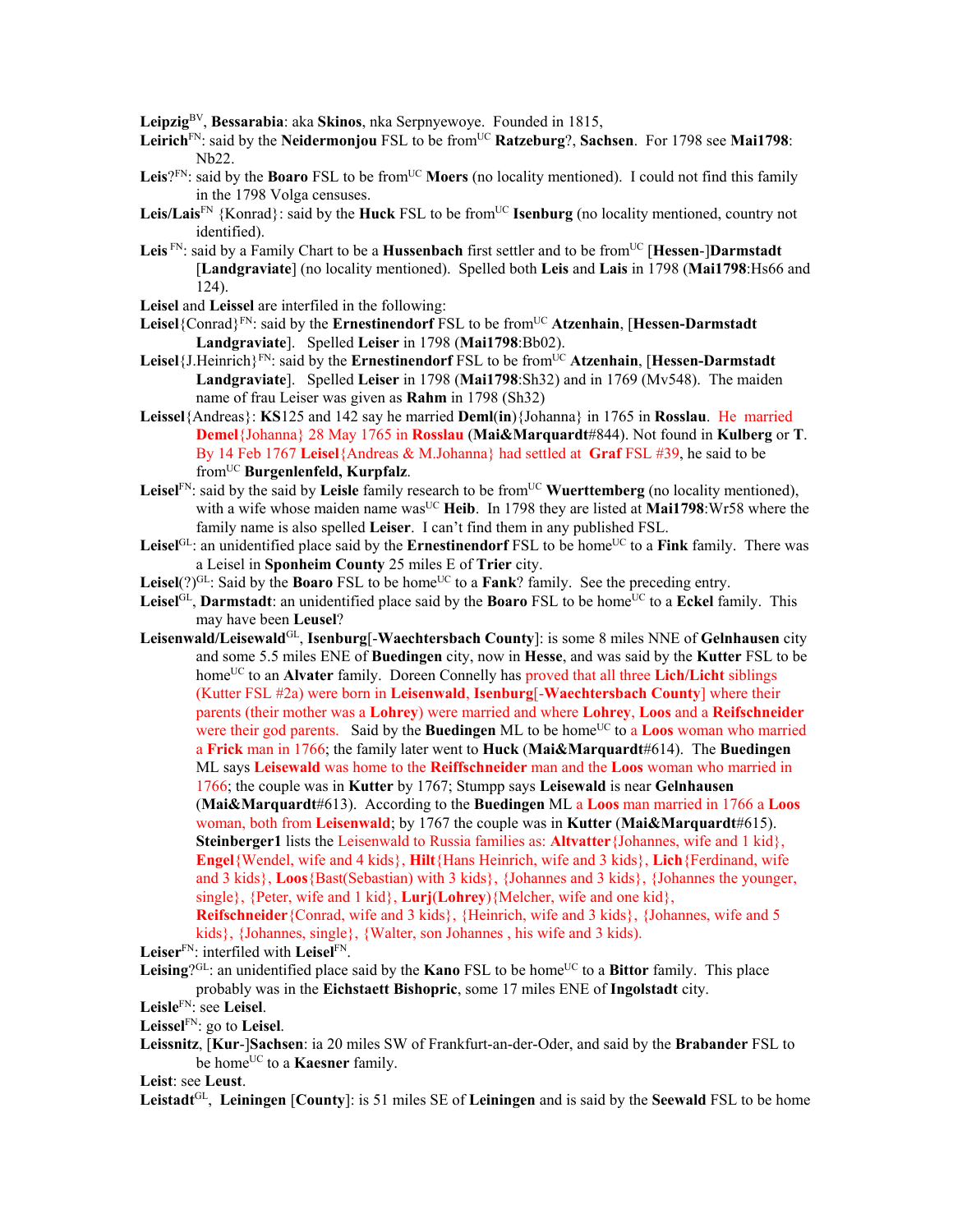to a **Driess** family. Darrell Brungardt found the birth and marriage records in Pfeffingen (Ungstein), **Pfalz**, proving this man was from Leistadt which was then ruled by the Leiningen Counts from their castle in Neuleiningen which was N of Leistadt.

- **Leister**FN{Johann/Johannes}: arrived in **Russia** 13 Sept 1766 with wife {Barbara Catharina} and two daughters, he said to be from **Fulda (Kulberg**5740). **KS**142 says they were heading for **Schwab**. Later in 1766 these four took transport in **Oranienbaum** for the **Volga** (**T**#713-716). By21 Aug 1767 these four plus a new infant daughter Catholic had sett;ed at **Koehler** FSL#32, he said to be fromUC **Herbstein**, and his frau's maiden name was given as **Werz** (no origin given). Jim Pickelhaupt says he has found his origin.
- **Leitenberger**FN: see **Laitenberger**.
- Leiterhausen(?)<sup>GL</sup>, **Kurpfalz**: an unidentified place said by the **Dietel** FSL to be home<sup>UC</sup> to a **Vogt** family. Leitner {J.Caspar+w+6c}: **Kulberg**140 said he was of the Reformed faith from<sup>UC</sup> Braunfels. Not found in **T**. Said by the **Katharinenstadt** FSL  $(\#140)$  to be from<sup>UC</sup> **Flingi**(?), **Solms-Braunfels**.
- Leitsinger<sup>FN</sup>: said by the Leitsinger FSL to be from<sup>UC</sup> Aschaffenburg, Kurmainz. I could not find this family in the 1798 Volga censuses.
- **Leitsinger**VV: (aka **Kustareva** and **Kustarewo**) was a Catholic German village founded in 1767 on the eastern side of the Volga. It was completely destroyed by the Kirghiz in 1774. Its FSL is now published in Pleve, Einwanderung …, vol. III, pp. 63-78. According to this, the first settlers were from the following places, *italics indicate information from the Kuhlberg list,* with the family names shown here in parens. I have indicated in the individual entries where I found surviving members in 1798. Other spellings of family names, usually from later sources are in square brackets. Verified origin information is in red. The number after the family name is their FSL household number:
	- from **Amlingstadt**, **Bamberg** [**Bishopric**]: (**Dietz**45);
	- from **Aschaffenburg**, **Kurmainz**: (**Leitsinger**1, **Lorenz**21);
	- from **Aschalwitz**?, *Boehmen*: (**Meolder**42);
	- from **Bamberg** [**Bishopric**]: (**Dehler**4, **Faust**20, **Sener**74);
	- from *Bamberg* [**Bishopric**]: (**Schuster**84a);
	- from **Berschbach**, [**Luxembourg Duchy**]: (**Goetschel**13);
	- from **Bessenbach**, **Bamberg** [**Bishopric**]: (**Dehlermann**/**Telemann**/**Telerman**50);
	- from **Bruessel**, [**Austrian Netherlands**]: (**Hasselbauer**77);
	- from **Burgau**, [**Hapsburgian Lands**]: (**Stadler**56);
	- from **Burgkunstadt**, **Bamberg** [**Bishopric**]: (**Friederik**/**Friedrich**52);
	- from **Burglengenfeld**, **Kurpfalz**: (**Nickel**53);
	- from **Demmelsdorf**, **Bamberg** [**Bishopric**]: (**Welt**69, **Zimmermann**65);
	- from **Dens**, [**Hessen-Kassel Landgraviate**]: (**Klug**16);
	- from **Dormitz**, **Bamberg** [**Bishopric**]: (**Strohbett**66 and possibly **Amon**66a);
	- from **Echenbrunn**, **Bamberg** [**Bishopric**]: (**Sommer**80);
	- from **Elschiburg**?, **Kurtrier**: (**Spaetter**19);
	- from **Etzenheim**?, **Kurtrier**: (**Ungeheuer**12);
	- from **Fladungen**?, **Wuerzburg** [**Bishopric**]: (**Mainz**44 and possibly **Kunzelmann**44a);
	- from **Fraunseck**?, **Pfalz-Neuburg**[**Duchy**]: (**Schwarz**23);
	- from **Frensdorf**, **Bamberg** [**Bishopric**]: (**Kret**37);
	- from **Gitting**?, **Pfalz-Neuburg**[**Duchy**]: (**Hensel**71);
	- from **Hallerndorf**, **Bamberg** [**Bishopric**]: (**Haas**48, **Hansmann**78);
	- from **Hargesheim**, **Kurmainz**: (**Schoener**6);
	- from **Hemhofen**, **Bamberg** [**Bishopric**]: (**Frank**70);
	- from **Himmelhofen**?, **Bamberg** [**Bishopric**]: (**Kamm**79);
	- from **Katellaun**: (**Castello**5);
	- from **Kersbach**?, **Bamberg** [**Bishopric**]: (**Dedzor**41, **Raab**39);
	- from **Kilmeis**?, **Schwaben**: (**Wiedemann**54);
	- from **Kotzgrimm**?, **Kurmainz**: (**Jung**{Adam Friederich}2);
	- from **Kretz**, **Pfalz**: (**Hernthaller**/**Herrenstahler**25);
	- from **Kronburg**, **Kurmainz**: (**Rueckenher**3);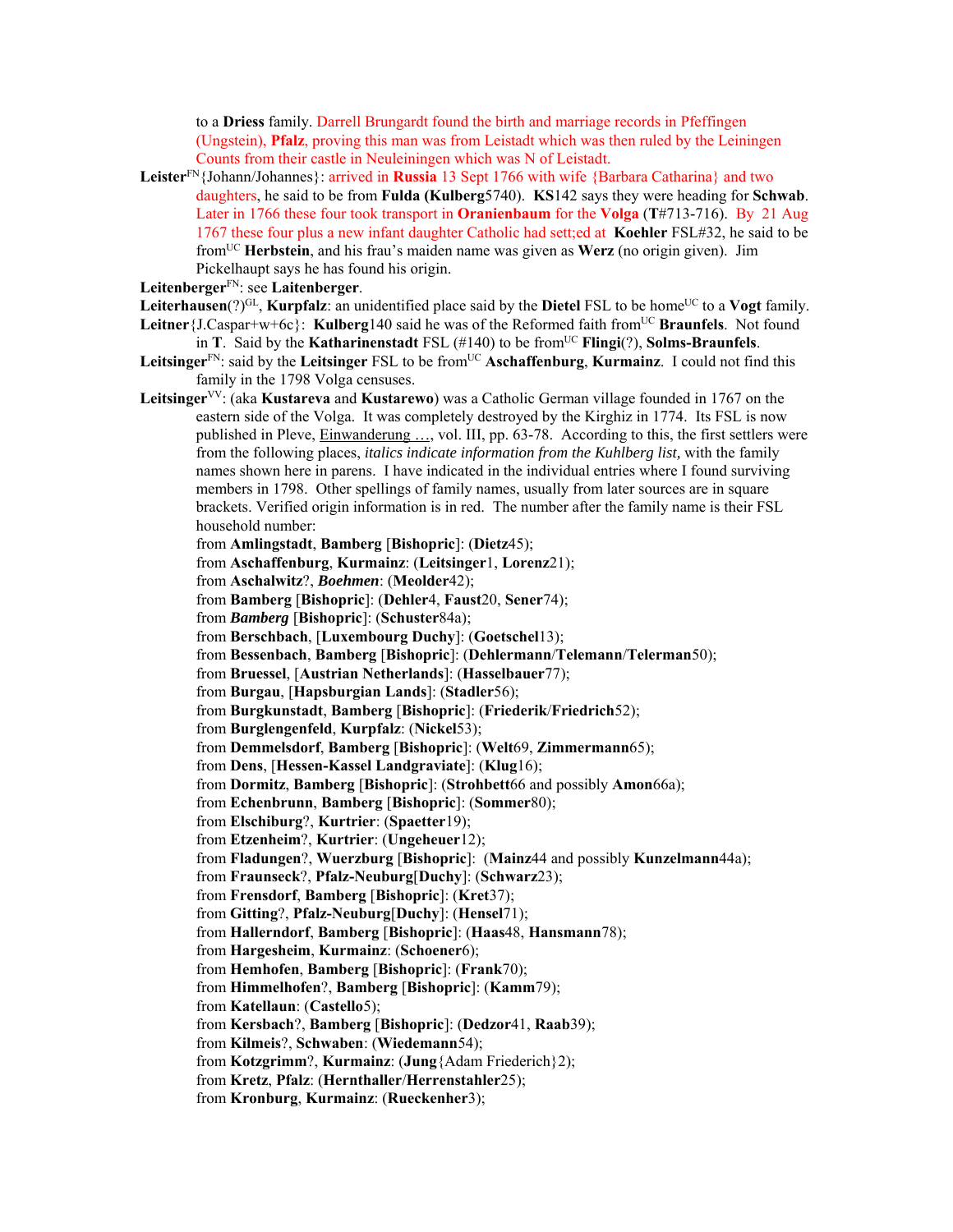from **Kuebelstein**, **Bamberg** [**Bishopric**]: (**Hoffmann**61); from **Kuelsheim**, **Bamberg** [**Bishopric**]: (**Zaper**/**Sapper**72); from **Kurpfalz**: (**Fritzmann**84); from **Kurtrier**: (**Pilen**26 and possibly **Friedritz**26a); from **Lachen**, **Kurbayern**: (**Greich**?58 and possibly **Schmidt**58a); from **Laibaroes**, **Bamberg** [**Bishopric**]: (**Herbst**75); from **Lange**?, **Kurtrier**: (**Dink**81); from **Laubuseschbach**, [**Wied-**]**Runkel** [**County**]: (**Neuhof**27); from **Lauterburg**, **Elsass**: (**Schaber**7); from **Lintenhausen**?, **Kurtrier**: (**Jung**{Wilhelm}11); from **Linz**, **Oesterreich**: (**Hammerschmidt**17 and possibly **Schuster**{Georg}17a); from **Ludwag**, **Bamberg** [**Bishopric**]: (**Rudel**/**Ruddel**62); from **Marinman**?, **Falkenstein Grafschaft**: (**Lemermeier**?/**Lemmermeier**24); from **Michelbach-bei-Heilbronn**, **Ansbach** [sic]: (**Hiller**49 and possibly **Metzger**49a); from **Michelfeld-bei-Auerbach**?, [**Kurbayern**?]: (**Korn**55); from **Oberhoechstadt**, **Kurmainz**: (**Glock**10, **Russ**9, **Seibolin**8); from **Obernhausen**, **Kurtrier**: (**Keller**/**Keiler**29); from **Pikotn**?, **Bamberg** [**Bishopric**]: (**Mehfelder**63); from **Poppenwind**, **Bamberg** [**Bishopric**]: (**Pirrlein**64); from **Rabenstein**?, **Bamberg** [**Bishopric**]: (**Sennlein**43); from **Reuth**, **Bamberg** [**Bishopric**]: (**Merlein**?/**Mehrlein**73, **Schuster**{Adam}73); from **Sankt Jacob**: (**Baumtrog**57); from **Sassanfahrt**?, **Bamberg** [**Bishopric**]: (**Rauch**38, 40); from **Schesslitz**, **Bamberg** [**Bishopric**]: (**Limbach**47 and possibly **Schwerlup**47a); from **Schwaben**: (**Blumentahl**83); from **Seigendorf**, **Bamberg** [**Bishopric**]: (**Baer**60, **Frank**{Kaspar}67); from **Stickersrusen**?, **Kurtrier**: (**Weiz**76); from **Teuschnitz**, **Bamberg** [**Bishopric**]: (**Schielein**51); from **Vielbach**, **Kurmainz**: (**Holz**15); from **Vilseck**?, [**Bamberg Bishopric**?]: (**Moser**82); from **Vorweichloch**?, **Wuerzburg** [**Bishopric**]: (**Graf**18); from **Wien**, **Oesterreich**: (**Pachtrech**28); from **Wilsberg**?, **Lothringen**: (**Trun**14); from **Wuerzburg** [**Bishopric**]: (**Fuchs**46, **Heilmann**59); from [**Pfalz-**]**Zweibruecken** [**Duchy**]: (**Schapert**22 and possibly **Hammel**22a). **Leitweiler** FN:said by both the 1798 **Urbach** census (**Mai1798**:Ur4) and a **Rosslau** ML (**Mai&Marquardt**#958) to be the maiden name of frau **Stengler**/**Stengeler**. Leitz<sup>FN</sup>: said by the Walter FSL to be from<sup>UC</sup> Lizborkh, Hesse-Darmstardt County. **Leks**FN, see **Lex**. **Lem**FN: see **Lehm.**  Lemaire<sup>{Brian}FN</sup>: said by the **Franzosen** FSL to be from<sup>UC</sup> **Bettant**?, **Frankreich**. I could not find this family in the 1798 Volga censuses.

- Lemaire<sup>{Peter}FN</sup>: said by the **Franzosen** FSL to be from<sup>UC</sup> **Paris**, **Frankreich**. I could not find this family in the 1798 Volga censuses.
- Leman<sup>FN</sup>: see eman.
- **Lembach**{Anton}: said by the Recruiter Beauregard's list to have been from<sup>UC</sup> Lohr, [Kurmainz?] (**Lk**41). For 1767 see **T**1870-1871. He was in **Luzern** in 1798 (**Mai1798**:Lz35), is found in no FSL and no earlier colony is indicated; so was likely one of **Luzern**'s first settlers.
- **Lembach**{Paul}<sup>FN</sup>: said by the Recruiter Beauregard's list to have been from<sup>UC</sup> Lohr, [**Kurmainz**?] (**Lk**40). For 1767 see **T**4867-4868. They were in **Luzern** in 1798 (**Mai1798**:Lz41), are found in no FSL and no earlier colony is indicated; so were likely one of **Luzern**'s first settler families. **Lembach**<sup>GL</sup>: an unidentified place said by the **Paulskaya** FSL to be home<sup>UC</sup> to a **Vollert**? family.
- Kuhlberg said this was in **Darmstadt**. There was a Lembach in Hessen-Kassel some 20 miles SSW of **Kassel** city.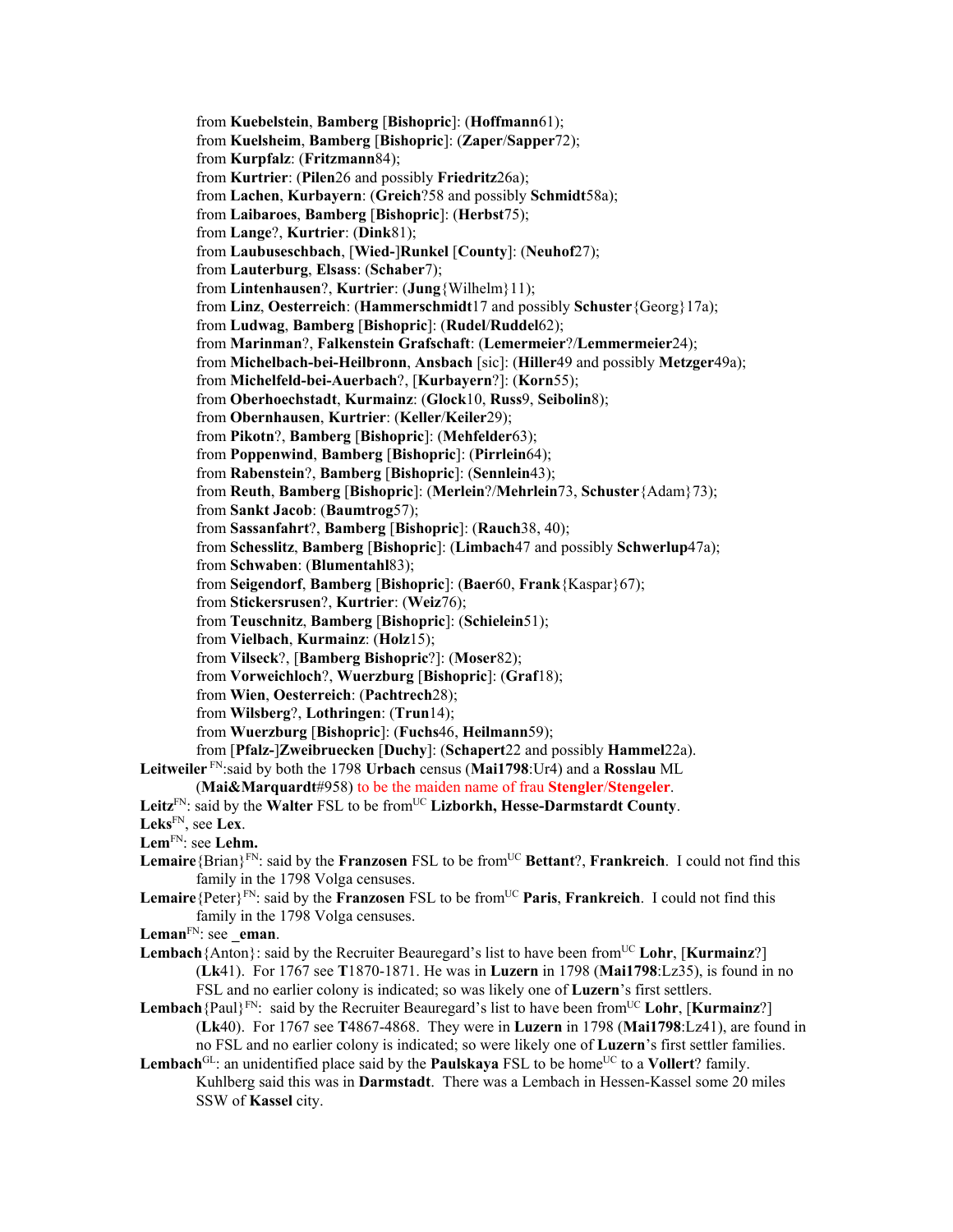- **Lembach**<sup>GL</sup>, **Darmstadt**: an unidentified place said by the **Paulskaya** FSL to be home<sup>UC</sup> to a **Holgart** family. There were many Lembachs in the Germanies, but I cannot find one that was in **Hessen-Darmstadt**.
- **Lembach**GL, near **Wingen**, **Elsass**: is some 2 miles SW of **Wingen** town, and proven by the **GCRA** to have been one of the homes of the **Bender** family that went to the **Glueckstal** colonies.
- **Lembach**, **Sulz** [**Amt**], **Elsass**: was proven by the **GCRA** to be origin to the **Bender**{Philipp} family that settled in **Neudorf**. This is the same as the previous place.
- **Lemberg**GL, **Pirmasens** [**Amt**], **Rheinpfalz**: is 3 miles SE of **Pirmasens** city, and said by the 1816 **Bergdorf** census to be home<sup>UC</sup> to the **Stein** family. The **GCRA** proved the **Knapp**/**Knopp**{Valentin} family had been here before going on to Russia. And it may have been home<sup>UC</sup> to the **Knapp** children who settled in **Neudorf**.
- **Lemberg**GL, **Galicia**: capital of **Galizien** province, Austrio-Hungarian Empire, and now known as L'vov, **Ukraine**, 181 miles E of **Krakow**. Found by the **GCRA** to have been associated with **Knoedler** and **Dollinger** families.
- **Lembert**FN: see **Limpert**.
- Lemke<sup>?FN</sup>: said by the **Boaro** FSL to be from<sup>UC</sup> **Rostock**(?). I could not find this family in the 1798 Volga censuses.
- **Lemm/Lamm**{J.Christoph}: married **Eber**{A.Maria} in **Rosslau** 22 June 1766 (**Mai&Marquardt**#1029). **KS**141 & 143 mistakenly say it was 1765. On 8 Aug 1766 Lamm<sup>{Johann and Anna} arrived in **Russia**, he said to be from<sup>UC</sup> (**Hessen-**)Darmstadt</sup> (**Landgraviate**) (**Kuhlberg**3903). Not found in **T** or any published FSL. They may have settled in **Hussenbach** where {A.Maria} remarried seems to be in 1798 (**Mai1798**:Hs9).
- **Lemmel/Lemmer**{Andreas/J.Heinrich}: father of {J.Georg}, arrived at **Flensburg, Schleswig Royal Duchy** in May 1762. With wife and son {Georg F.} in July 1765 he deserted **Denmark**. Later they were recorded in **Riebensdorf** colony in **Woronesh** (**EEE** pp.501-502).
- **Lemmermann**{Eva Katharina}: born in **Habitzheim**; married **Stukert**, moved to **Schwab** (**Geig1**, **Mai1798**:Sb31). Pror to 1778 she first married **Stuckert**{Johann} with whom she had son **Stuckert**{Sebastian}; {Juliana Margaretha} was the daughter of {Sebastian}; after {Johann}died in 1798 or earlier {Eva Katharina} married **Ruppel**{Franz Heinrich} (**Mai1798**:Sb31).
- **Lemmermann**FN: also see **Laemmermann** and **Lemmernmann**.
- **Lemmernmann**?/**Lemmermann**<sup>FN</sup>{Georg} said by the **Jost** FSL #33 to be from<sup>UC</sup> Weiler, Nuernberg; the [likely 2nd] wife being {Margaretha}. In 1798 the name was spelled **Lemmermann** (**Mai1798**:Nk41).
- **Laemermman**{Margaretha Beorg(sic.)}: was godparent at the **Luebeck** baptism of {Margaretha Catharina} daughter of {Johann and Helnie} who was baptized 18 July 1766
	- (**Mai&Marquardt**#1333). Not identified in **Kulberg**, **T**, any published FSL or in **Mai1798**.
- Lemp<sup>FN</sup>: said by the Brabander FSL to be from<sup>UC</sup> Dorfheim, Bamberg [Bishopric]. I could not find this family in the 1798 Volga censuses.
- Lempe<sup>FN</sup>: said by the **Paulskaya** FSL to be from<sup>UC</sup> **Friedberg** with a **Stelz** orphan girl living in the household.
- **Lempe**FN: also see **Lampe**.
- Lemrich<sup>FN</sup>: said by the **Keller** FSL to be from<sup>UC</sup> **Sponsheim**?, **Kurfalz**, with an orphan **Kastell** boy in the household. I could not find either family in the 1798 Volga censuses.
- **Len**?, **Frankreich**: an unidentified place said by the **Franzosen** FSL to be home<sup>UC</sup> to a **Kasanski** family. **Lenck**{Frantz Christoph}: married **Hess**{Catharina Eleonora} 28May 1766 in **Luebeck** 
	- (**Mai&Marquardt**#68). Not found in any later source.
- **Lencker**{David & A.Maria}: **T**45-49 record the transport of them and 4 of their children from **Oranienbaum** to **Saratov**, and the unfortunate fact that the mother and two sons died enroute. I did not find them in any printed FSL or in **Mai1798**.
- **Lenden** $(?)^{GL}$ , **Kurland**: an unidentified place said by the **Dobrinka** FSL to be home<sup>UC</sup> to a **Schemberg** family.
- **Leneberg**?, **Kurpfalz**: an unidentified place said by the **Seelmann** FSL to be home<sup>UC</sup> to a **Stolz** family.
- **Lenert**?FN: stepsons listed by the **Boregard** FSL in the **Hoffmann** household. Spelled **Leinert** in 1798 (**Mai1798**:Bo05,06).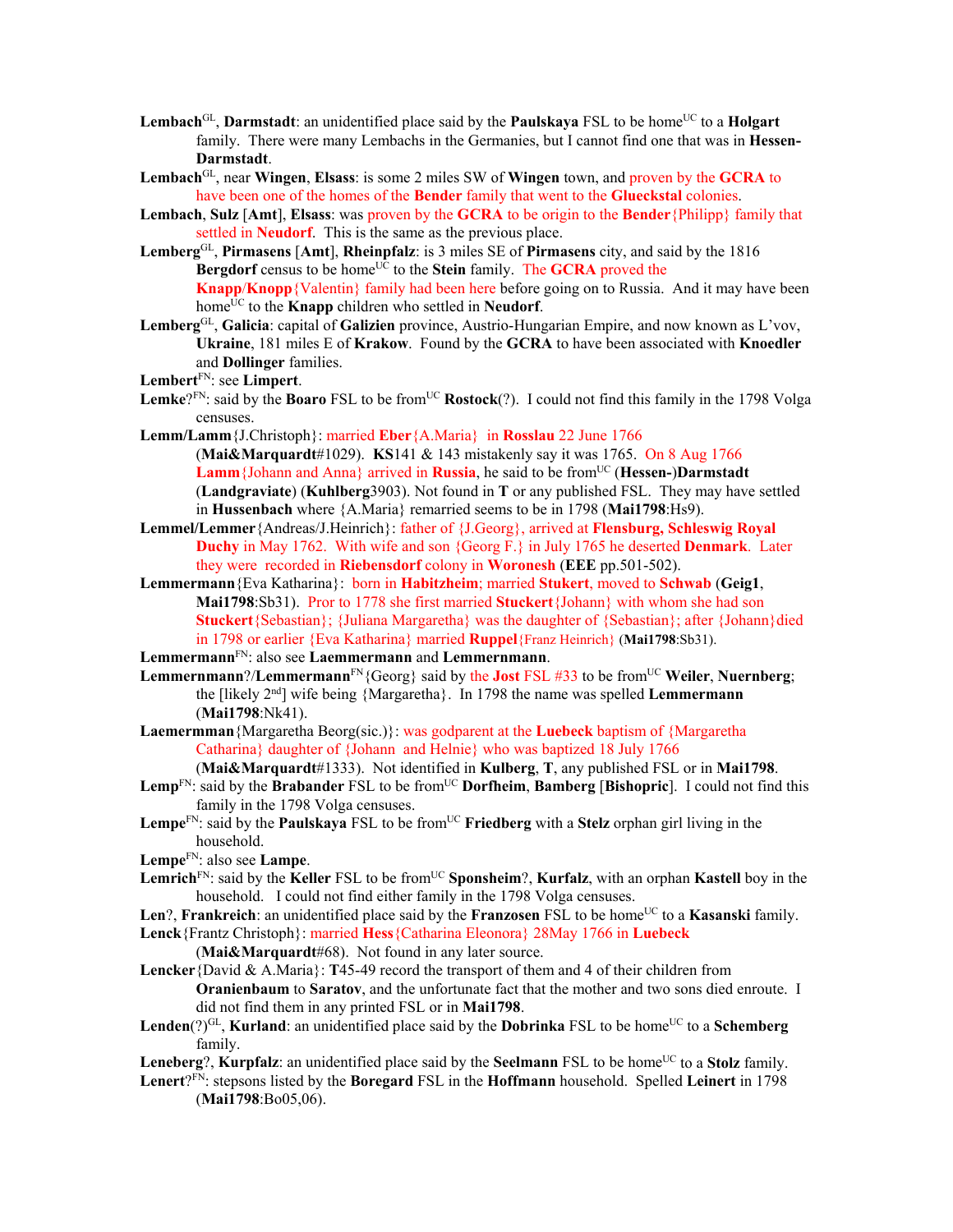**Leneschmidt**FN see **Leinschmidt**.

- **Lennewitz**, [**Anhalt-Dessau Principality**]: is14 km SSW of **Dessau** city and was said to be the birthplace of **Drehkopf**{Christian} (**Mai&Marquardt**#1062).
- **Lengfeld**(?) $\rm{GL}$ : an unidentified place said by the **Krasnovar** FSL to be home<sup>UC</sup> to a **Sostdorf**? and probably a **Stein** family. This might be Lengfeld, Hessen, some 11 miles ESE of **Darmstadt** city.
- **Lengfeld**GL, **Kurpalz**: is some 11 miles ESE of **Darmstadt** city. **Eleanor Sissell** has proven her **Maser** ancestors, who settled in **Kukkus**, lived here. She has found them in the Evangelic/Calvanist church records on microfilm and she has visited the village. She says 80-90% of the population in this area was killed in the 30-years war and were to a large extent replaced by settlers from Switzerland; LDS has microfilmed the church records; also see **Loehnfeld**. She has the Maser family, prior to their coming to Lengfeld, back into **Switzerland**. The children that were born in **Kurpfalz**, were spelled **Maaser** and the FSL spelled it **Maser**.

**Lenhardt**{Johannes}: in 1798 in **Frank** he was listed as the husband of **Ils**{Katharina} (**Mai1798**:Fk109).

- **Lenhard**FN: this family name was found recorded in **Kroppach** marriage records 1762-1767; see **Flegel** trip.
- **Lenhard**(**t**): see also **Leinhardt** and **Leonhardt**.
- **Leningen** [**County**]: see **Leiningen**.
- **Leniter**<sup>2GL</sup>: an unidentified place said by the **Paulskaya** FSL to be home<sup>UC</sup> to a **Kwimbach** family.
- Lenk<sup>FN</sup>: said by the **Paulskaya** FSL to be from<sup>UC</sup> **Illenau**?, and to have had a **Sonnengruen** stepson in the household.
- Lenk<sup>FN</sup>: said by the **Straub** FSL to be from<sup>UC</sup> Fitegen?, **Hohenlohe** [Principality/County]. I did not find them or any descendants in **Mai1798**.
- **Lenkof**FN: said by the **Ober-Monjou** FSL to be step-sons in the **Vogel** household. Spelled **Leikam** in 1798 (**Mai1798**:Om32, 45, Ka16).
- **Lenrot**(?)GL, is an unidentified locality which according to the **Frank** FSL was in **Freie Adelprovinz der alten Ritter**(?) and was home<sup>UC</sup> to a **Schmidt** family. This might possibly be Rainrod some 17 miles NE of Friedberg.
- **Lens**?FN: said by the **Bauer** FSL to be from<sup>UC</sup> Stahlberg, Leiningen. In 1798 spelled Lenz (Mai1798:Br5 and 52).
- **Lenszner/Leussner**{Kuniguinde}: daughter of {Friedrich} Catholic of<sup>UC</sup> Schluesselfeld 5 May 1766 in **Wohrd** married **Trap**{J.Michael} (**Mai&Marquardt**#792). Not found in **T**. **KS**161 gives her name as **Leussner**.
- Lentach(?)<sup>GL</sup>, Fribourg(?):an unidentified place said by the **Dobrinka** FSL to be home<sup>c</sup> to a Chrispens family.
- **Lentz/Lenz**{J.Tobias/Thobias}: **KS**143 says he left **Eckartsborn** near **Buedingen** with wife and 4 children. On 15 Sept 1766 with wife {Adelgunde} and 3 children, he arrived in **Russia**, he said to be from **Darmstadt** (**Kulberg**6056). Note found in **T**. By 25 Aug 1767 with wife {Katharina} and 5 children, he had settled at **Walter** FSL # 79, he said to be from **Eckartsborn.**
- **Lentz**FN: this family name was found recorded in **Schotten** parish records for many generations prior to 1767; see **Flegel** trip.
- **Lenz**<sup>FN</sup>{Just}: said by the **Doenhof** FSL to be from<sup>UC</sup> **Isenburg** (no locality mentioned).
- Lenz/Lentz<sup>FN</sup>{J.Ludwig}: On 8 Aug 1766 with wife {Clara} and his mother {A.Margaretha}, he arrived in **Russia**, he said to be from **Laubach** (**Kulberg**4153). **KS**143 says he was from **Laubach** near **Nidda**. Not found in **T**. By 20 July 1767 widowed but accompanied by his mother, he had settled at **Krasnoyar** FSL #70, he said to be from<sup>UC</sup> Laubach.
- **Lenz**<sup>FN</sup>: said by the **Rohleder** FSL to be from<sup>UC</sup> **Niederweiningen**, **Schweiz**. Spelled **Benz** in 1798 (**Mai1798**:Rl14). Also spelled **Benzel** in 1788 and 1798 (**Mai1798**:Om9 and Mv2435).
- **Lenz**FN{Barbara}: maiden name not given the wife of **Lenz**{Jakob} was said by the first version of the **Stahl-am-Karaman** FSL (#5) to have come from<sup>UC</sup> Stuttgart. The Pleve version said she was fromUC **Stuttgart**, **Wuerttemberg Duchy**:
- Lenz<sup>FN</sup>{Jakob}: not found in **Kulberg** or in **T**. By 9 July 1767 with wife {Barbara} he had settled in **Stahl-am-Karaman** FSL #5, he said to be from<sup>UC</sup> Stockholm, Sweden, and she from Stuttgart, **Wuerttemberg**.
- Lenz<sup>FN</sup>: said by the Walter FSL to be from<sup>UC</sup> Ekeborn, Ints County. The Walter Research Group has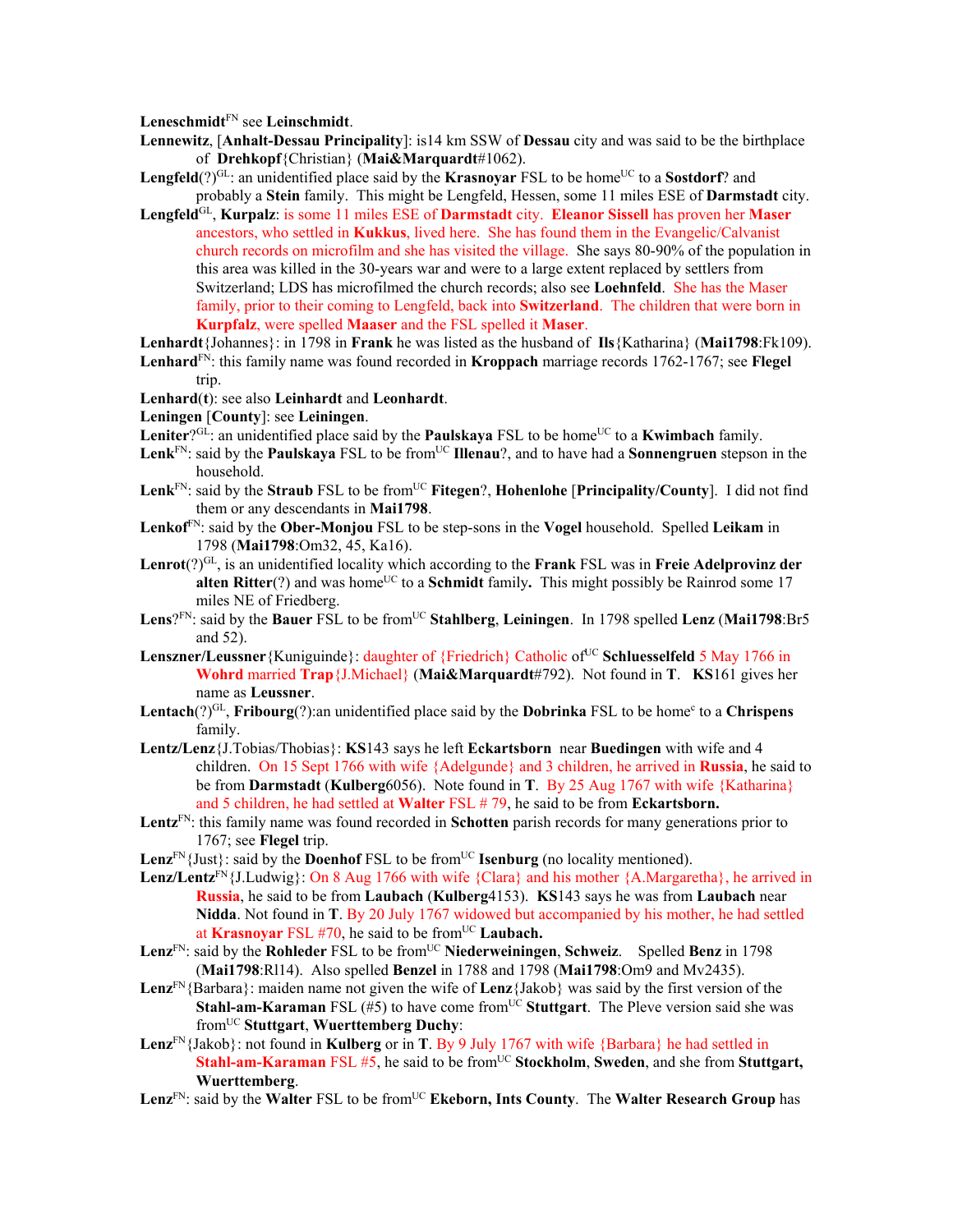confirmed in parish records that this family was from **Eckartsborn, Hessen**.

**Lenz**FN: also see **Lens**.

- **Lenzen:** an unidentified place said by **Kulberg**188.1 to be home<sup>UC</sup> to the single **Klenzendorf**{Friedrich}.
- **Lenzen**, [**Kur**-]**Brandenburg**: is 25 km W of **Perleberg** town, and was said by the **Stahl-am-Tarlyk** FSL to be home<sup>UC</sup> to the **Matthissen**{J.Arent} family.
- **Leo/**Per(?)FN{Johanna Sophia}: in **Rosslau** married **Wels**{J.Jacob} 12 Sept 1765 (**Mai&Marquardt**#878). Not found in either **Kuhlberg** or **T**. By 27 Aug 1766 this **Welz** couple had settled at **Katharinenstadt** FSL #22 which erroneously(?) gave her maiden family name as **Per**(?), and gave his origin as **Trugermuende, Brandenburg** and her origin as **Rosslau, Brandenburg**. No later record found.
- **Leon, Frankreich**: an unidentified place said by the **Franzosen** FSL to be home<sup>UC</sup> to a **Benoit** family. Might this be **Lyon**?
- **Leonberg**GL, **Stuttgart** [**Amt**], **Wuerttemberg**: is some 8 miles W of **Stuttgart** city, and proven by the **GCRA** to be home to the **Sifferman** family that went to **Bergdorf**; see their book for more details.
- **Leonbronn**GL, **Brackenheim** [**Amt**], **Wuerttemberg**: is some 7 miles W of **Brackenheim** city, and verified by the **GRCA** as the home of the **Fischer**{Karl F} family that went to **Bergdorf**; see their book for details. This is the same town as the next entry.
- **Leonbronn**GL**, Brackenheim OberAmt, Wuerttemberg**: Is some 8 miles W of **Brackenheim** which is some 7 miles SW of **Heilbronn**. **Dona Reeves-Marquardt** found the baptismal record of Herr **Dumbler** in these Lutheran Church records. Later he settled his family for a time in **Denmark** on their way to **Grimm** where they arrived before 1775 and were included in the 1775 census (household 51) there with the family name spelled **Tumler**.
- **Leonhard**<sup>FN</sup>: said by the **Boregard** FSL to be from  $\overline{UC}$  **Leer.** Spelled **Leonhardt** in 1798 (Mai1798:Bb19)
- Leonhard<sup>FN</sup>: said by the **Degott** FSL to be from<sup>UC</sup> **Kopenhagen**, **Daenemark**. Spelled Leonhardt in 1798 (**Mai1798**: Dg08).
- **Leonhard**FN{J.Andreas}: **Kulberg**5696 says he arrived in **Russia** in September 1766 with wife {A.Gertruda} and 5 children ages 8-18. **T**3405-3411 says their youngest child died before they reached the Volga, however the **Frank** FSL #59 says he was from **Sprendlingen**, **Isenburg**[**- Birstein**] and had with him his wife {A.Gertrude} and all 5 children ages 8-19!! **Ruth Froekle**, commissioned by the Frank Research Fund, traced his lineage in Sprendlingen back to {J.Wilhelm} born about 1605, died 1681.
- **Leonhard**FN{A.Maria}: using **LDS film** 1193263 (births p.58), **Dick Kraus** proved the birth of this daughter of {Andreas} and {A.Gertrauda} in **Sprendlingen** 1 April 1760. She is listed in the **Frank** FSL #59.
- **Leonhard**FN{J.Heinrich}: said by the **Frank** FSL #29 to be from **Sprendlingen**, **Isenburg**[**-Birstein**]. **Doris Evans** says that research done by Ruth Froelke for the Frank Research Fund has confirmed this **Leonhardt** man's birth in **Sprendlingen** and traced his lineage back to a **Leonhardt** born about 1605 who died in 1681 in **Sprendlingen**. **Dick Kraus** found his birth in **Sprendlingen** in 1755 to {Andreas} and {A.Gertrauda} **(LDS film** 1193263, births p.37, last line).
- **Leonhard**<sup>FN</sup>{Dorothea/A.Dorothea}: from<sup>UC</sup> **Sprenglingen** in **Buedingen** married **Wittwaeger**{Georg Frantz} 13 May 1766 (**Mai&Marquardt**#638). Not found in **Kulberg** or **T**. By 1767 **Wittwerger**(?){G.Franz}, wife.{A.Dorothea} and their infant daughter had settled at **Frank** FSL #58, he said to be from **Aurach**(?), **Wuerttemberg**. Not found in 1798. **Leonhard**FN{J.Heinrich}: said by the **Frank** FSL #29 to be from **Sprendlingen**, **Isenburg**[**- Birstein**]. **Doris Evans** says that research done by Ruth Froelke for the Frank Research Fund has confirmed this **Leonhardt** man's birth in **Sprendlingen** and traced his lineage back to a **Leonhardt** born about 1605 who died in 1681 in **Sprendlingen**. **Dick Kraus** found his birth in **Sprendlingen** in 1755 to {Andreas} and {A.Gertrauda} **(LDS film** 1193263, births p.37, last line).
- **Leonhard**<sup>FN</sup>{Dorothea/A.Dorothea}: from<sup>UC</sup> **Sprenglingen** in **Buedingen** married **Wittwaeger**{Georg Frantz} 13 May 1766 (**Mai&Marquardt**#638). Not found in **Kulberg** or **T**. By 1767 **Wittwerger**(?){G.Franz}, wife.{A.Dorothea} and their infant daughter had settled at **Frank** FSL #58, he said to be from **Aurach**(?), **Wuerttemberg**. Not found in 1798.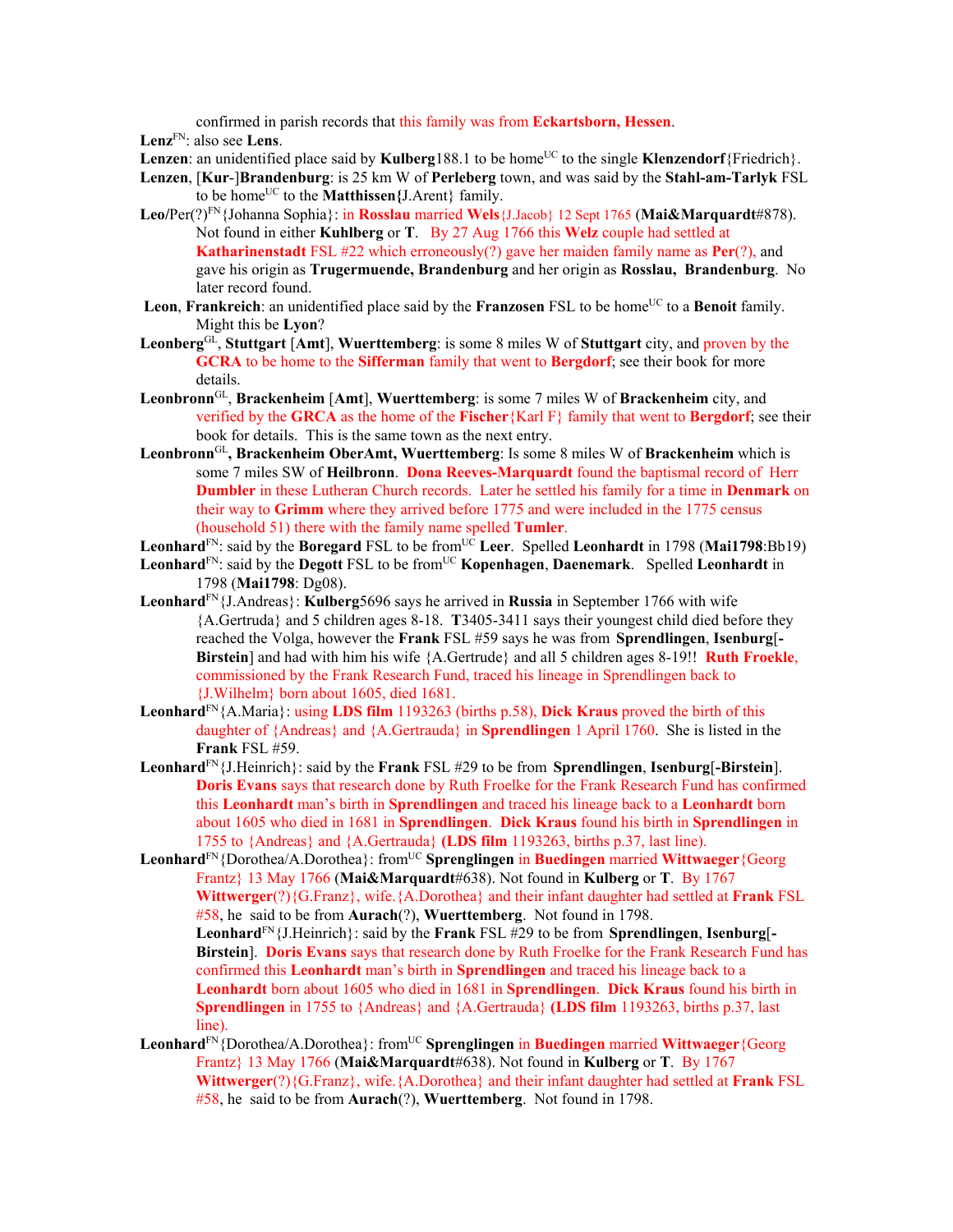- **Leonhard**FN: listed by the 1816 **Glueckstal** census (**KS**:669, 672, 356) with no origin. This man may in fact have been an **Eberhard** from **Reutlingen**; see the **GCRA** book for more detail.
- **Leonhard**<sup>FN</sup>: according to the **Goebel** FSL this was the maiden name of **Winter** (from<sup>UC</sup> **Oberroth, Kurmainz**)'s wife.
- **Leonhard**<sup>FN</sup>{Konrad}: said by the **Grimm** FSL (#80) to be from<sup>UC</sup> **Isenburg** (no locality mentioned). Later spelled **Leonhardt**.
- **Leonhard**<sup>FN</sup>: said by the **Hoelzel** FSL to be from<sup>UC</sup> **Nigausdorf**?, **Bamberg** [Bishopric].
- Leonhard<sup>FN</sup>: said by the **Koehler** FSL to be from<sup>UC</sup> **Kirchberg**, **Baden**, and his frau's maiden name was given as **Weilinger** (no origin given). The family name was spelled **Leonardt** in 1798 (**Mai1798**:Kl59).
- **Leonhardt/Lehnhart**{A.Sybilla}FN: fromUC **Sprendlingen** married **Proester**{Valentin} in **Buedingen** 16 June 1766 (**Mai&Marquardt**#686 & **KS**149). On 29 Aug 1766 **Prester** and {Sibilla} arrived in **Russia**, he said to be from **Isenburg** (**Kulberg**5021). By 15 Aug 1767 this couple had settled at **Norka** FSL #111, he said to be from<sup>UC</sup> **Isenburg** (no locality mentioned). By 1798 **Proestel** had died and his widow was living in **Norka** as the wife of **Fischer**{Heinrich}, her second husband (**Mai1798**:Nr114).
- **Leonhardt**{Johanna Maria}FN: married **Fischer** {J.Henricus/Henrikus} on 19 June 1766 in **Luebeck**; **KS**128 mistakenly had the year as 1765 (**Mai&Marquardt**#104). On 9 Aug 1766 by 1767 he was in **Norka** (FSL #70) with a wife named Katharina, and in 1798 (Nr114) with a wife named **Leonhardt**{A.Sybilla} widow of **Proestel**.
- **Leonhardt**{Conrad/J.Conrad}: **Corina Hirt** researched this family in **Sprendlingen**: {J.Conrad} was born to {Johannes}and **Schaeffer**{Elisabetha} his wife in **Sprendlingen**, and baptized there in 1729, then in 1755 he married there to **Arnould**{Rahel} daughter of {Friedrich}. Four children were born to them and baptised there during 1756 to 1764 (**Kulberg**320); and they may have had a son born 1755/56. This family including 3 chilren left **Luebeck** and later arrived in **Oranienbaum** on 29 Aug 1766 (**Kulberg**320). By July 1767 Konrad's wife had died and he said to be from **Isenburg**with 2 remaining sons and {M.Katharina} the orphaned daughter of **Schikedans**{J.Georg} had settled in (**Grimm** FSL#80). By 1798 {Konrad} had died and the two sons were still in **Grimm** (**Mai1798**:Gm 178 & 179).
- Leonhard/Leonhadt<sup>FN</sup> said by the Schwab FSL to be from<sup>UC</sup> Kahl-am-Main, Hanau [County]. Spelled **Leonhardt** in 1798 (**Mai1798**:Sb40).
- **Leonhard**<sup>FN</sup>: said (no locality mentioned) by the **Urbach** FSL to be from<sup>UC</sup> [**Kur-**]**Trier**. In 1790 and 1798 spelled **Leonhardt** (**Mai1798**:Mv2903, Ks110, Sz15 and Ur29).
- Leonhard<sup>FN</sup>: his wife was said by the Urbach FSL to be from<sup>UC</sup> Breslau, Schlesien.
- **Leonhart/Leonhard** {Hubertus}: **KS**:82 and 143 say he was from<sup>UC</sup> Nassau (now in Hesse) and in 1764 was sent on to the **Saratov** area as part of the group of colonists transported under the command of Captain Paykul and Cornet Rehbinder. I have not found them in any published FSL.
- **Leonhardt**FN: this family name was found recorded in **Kirburg** marriage records 1762-1767; see **Flegel** trip.
- **Leonhardt**FN: filed with the **Leonhard**s.
- Leopold<sup>FN</sup>: said by the **Kamenka** FSL to be from<sup>UC</sup> **Kirchheimbolanden/Kirchheimbolende.**
- Leopold<sup>FN</sup>: said by the **Kano** FSL to be from<sup>UC</sup> Weinsheim. I could not find this family in the 1798 Volga censuses.
- **Leopold**FN: said (no locality mentioned) by the **Neidermonjou** FSL to be fromUC [**Anhalt**-]**Dessau** [**Principality**]. I could not find this woman in the 1798 censuses.
- **Leopold**FN: also see **David**.
- **Lepkrenk**<sup>FN</sup>: the **Katharinenstadt** FSL says these step children were living in a **Scheid** family from<sup>UC</sup> **Schedremich**(?).
- **Lepper**FN: **Bonner** proved that this woman married in **Rohrbach Weber**{J.Caspar} who died; she later married **Grasmueck** of **Balzer**.
- **Leppert**{J.Mich}: witness to the 8 April 1766 marriage of **Leykam**{Andreas} and **Lannauer**{Eva Marg.} in **Woehrd** (**Mai&Maarquardt**#779).
- **Leppin**(?)<sup>GL</sup>:an unidentified place said by the **Bettinger** FSL to be home<sup>UC</sup> to a **Schertz** family. There are at least 3 Leppin in **Mecklenburg-Vorpommern**, and 1 in **Sachsen-Anhalt**, but none then in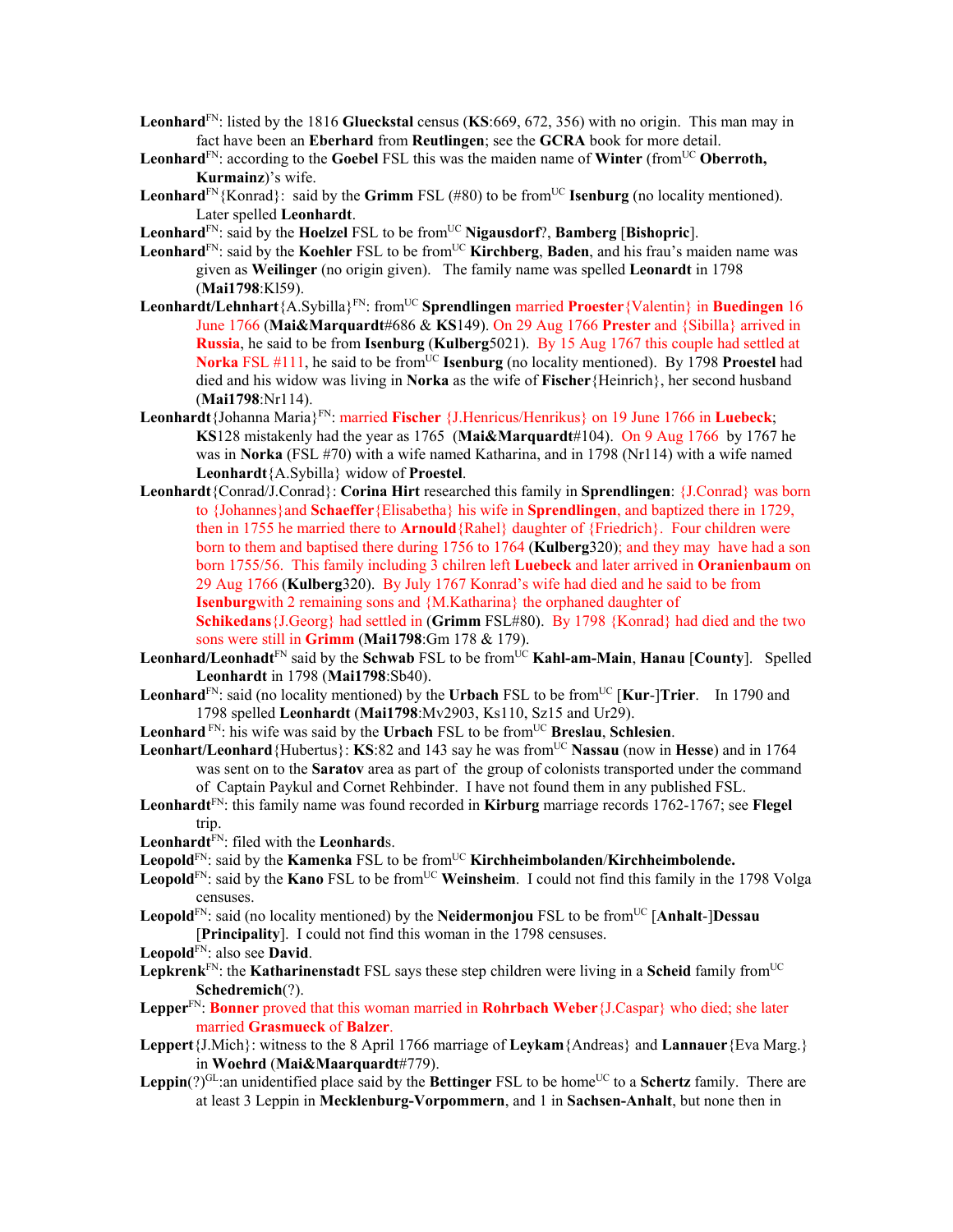Schwedisch Pommern.

- Leppin<sup>GL</sup>, Schwedisch Pommern: an unidentified place said by the **Dobrinka** FSL to be home<sup>UC</sup> to a **Zimmerberg** family.
- **Leps**FN: see **Loebs**.
- **Lerch/Lerg**: interfiled here.
- Lerg/Lerch<sup>FN</sup>: said by the **Paulskaya** FSL to be from<sup>UC</sup> Leusel. In 1798 the family name was spelled **Lerch**? (**Mai1798**:Pl37,39).
- **Lerch**FN: said by the **Phillipsfeld** 1798 census to be the maiden name of frau **Klotzbach**.
- **Lerch** FN{Georg Gottlieb}: from **Baden-Durlach Margraviate**, arrived at **Schleswig city, Schleswig Royal Duchy** in May 1761 as the farmhand of **Jost**{J.Georg}. In 1762 he married a daughter of **Ulrich**{Hans Georg}. In July 1763 with her he deserted **Denmark** (**EEE** p.502). By August 1766 they had settled in **Schaefer** FSL #9 which said he was from<sup>UC</sup> [Hessen-]Darmstadt [**Landgraviate**] (no locality mentioned). For 1794 and 1798 see **Mai1798**:Mv2527, Sf2 (where his wife's maiden name is given as **Blunck**) and Sw19.
- **Lerch**{Rudolph}FN: with wife and 2 children he arrived in **Russia** on 15 Sept 1766 (**Kulberg**6029). Later in 1766, alone, he may have taken transport in **Oranienbaum** for the **Volga** (**T**3307). By Aug 30 Aug 1767 he and his wife {Elisabeth}, the widow of **Nicolaus**{Johann}, had settled at **Schaefer** FSL #53, he said to be from<sup>UC</sup> [**Pfalz**-]**Zweibruecken** [**Duchy**] and she from<sup>UC</sup> [Solms-]Laubach [**County**].. They surely had died prior to the 1798 censuses.
- **Lerch**{Johanna}: daughter of the former {Georg}from **Glattau, Bohemia** married **Hiller**{Caspar}in **Woehrd** 7 May 1766(**Mai&Marquardt#**800). She apparently died before he arrived in **Russia**.
- **Lerg/Lerch**{J.Heinrich}FN: married **Bach**{Gertraudt} 3 April 1766 in **Buedingen** (**Mai&Marquardt**#471 & **KS**119 & 143). Arrived in **Russia** 4 July 1766 with wife {Gertruda} (**Kulberg**1682). Not found in **T**. By 15 June 1767 they had settled at **Schulz** FSL #25, he said to be from<sup>UC</sup> **Lindenberg**?, **Stolberg**[sic?]. Spelled **Lerch** in 1787 and 1798 (**Mai1798**:Mv2664,Sz25 and maybe Sz27 (where the wife's maiden name is given as **Bahr**).
- Lerg/Lerch {Johannes}<sup>FN</sup>: by 15 June 1767 he, wife {Julianna} and infant daughter had settled at **Schulz** FSL #24, he said to be fromUC **Lindenberg**?, **Stolberg**[sic?]. Spelled **Lerch** in 1787 and 1798 (**Mai1798**:Mv2663,2666,Sz18, Sf31 and maybe Sz27?).
- **Lerch**: **KS**143 says he left from **Herbstein** near **Lauterbach**.
- **Lerg/Lerch**{Sebastian}: **KS**143 says with wife and 8 children he left **Steinberg** near **Offenbach** . With wife {Catharina} and 7 children he arrived in **Russia** on 4 July 1766, said to be from **Stolberg** (**Kulberg**1700). Not found in any later source.
- **Lerch**FN: this family name was found recorded in **Kirburg** and in **Schlitz** marriage records 1762-1767; see **Flegel** trip.
- **Lerg**FN: inter filed with **Lerch**.
- Leribel<sup>FN</sup>: said by the **Ober-Monjou** FSL to be from<sup>UC</sup> Breitenguessbach, [Bamberg Bishopric], with a **Sack** orphan girl in the household. I could not find either in the 1798 Volga censuses.
- **Lermose**: **KS**143 says he left from **Streitberg** near **Gelnhausen**.
- Lescherfeld<sup>GL</sup>: see Lesckerfeld.
- **Leschorn**<sup>FN</sup>{Ursula}: said by the **Kano** FSL (53a) to be a step-daughter in the **Baecker** {J.Georg} household. Spelled **Leschkort**? in 1798 (**Mai1798**:Bt28).
- **Leschhorn**{Christian+w+2c}: **Kulberg**139 said they were of the Reformed faith from<sup>UC</sup> Rusbach. By the time of the **Kano** FSL (#53 and53a) apparently{Christian} and one child had died, and his widow had remarried **Baecker**{J.Georg} taking her Leschhorn daughter with her into his household. **Leschkort**?FN: see **Leschorn**.
- Lesckerfeld<sup>GL</sup>, Marienburg Amt: an unidentified place said by the Tiege FSL to be home<sup>UC</sup> to a Wall family. Also spelled **Lescherfeld**.
- Lesher<sup>FN</sup> said by the **Frank** FSL to be from<sup>UC</sup> Steinwehrshausen(?), Sachsen. Also spelled Lesser.
- Lesnoi Karamysch<sup>VV</sup>: a variation of the Russian name for Grimm<sup>VV</sup>.
- Lesnoi Karamysh<sup>VV</sup>: a variation of the Russian name for Grimm<sup>VV</sup>.
- Lesnoj Karamys<sup>VV</sup>: a variation of the Russian name for Grimm<sup>VV</sup>.
- **Lespinoy, Frankreich**: is 21 miles NNW of Amiens city and said by the **Franzosen** FSL to be home<sup>UC</sup> to a **Kner** family.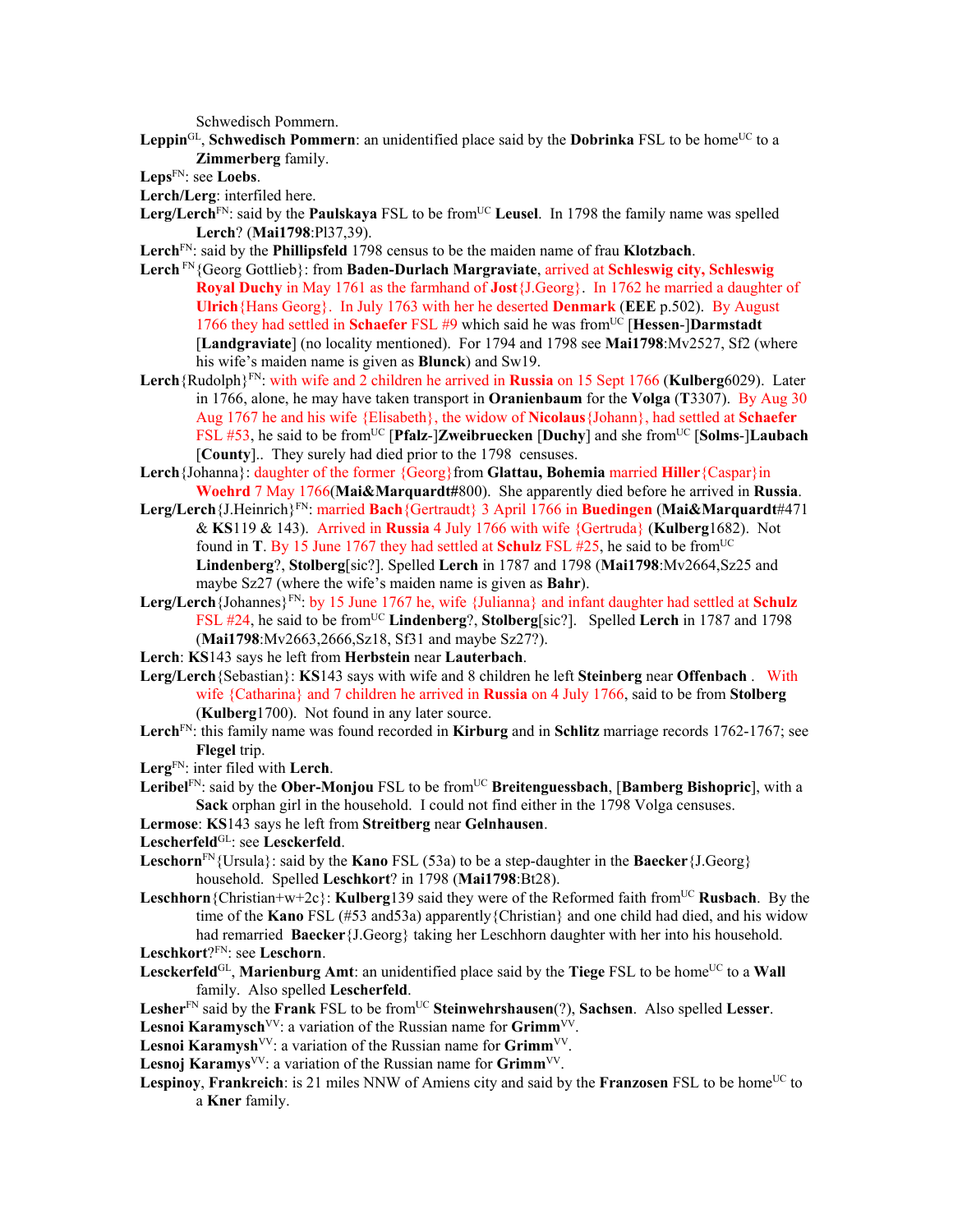**Lesser**FN: see **Lesher**.

- Lessner {J.Wilhelm}: KS:82 and 143 say this party of 5 from<sup>UC</sup> Berens(spelling?) in 1764 was sent on to the **Saratov** area as part of the group of colonists transported under the command of Captain Paykul and Cornet Rehbinder. **KS**143 says he left **Nassau** in 1764. I have not found them in any published FSL.
- **Lesso/Lessoen**{Margaretha Catharina}: married **Kueschauer**{J.Friedrich} 9 May 1766 in **Luebeck**  (**Mai& Marquardt**#149). **KS**141 has {Marg.Kath.}. On 10 August 1766 he, with wife {Margaretha} and no children arrived in **Russia**, he said to be fromUC **Koethen** (**Kulberg**4385). Not found in any later source.
- **Lessow**{Elisabeth}: married **Theisner**{Christian Gottfried} in **Luebeck** 17 May 1766 (**Mai&Marquardt**#155). **KS**160 has {Gottlieb}. No later records found.
- Lestran<sup>FN</sup>: said by the **Franzosen** FSL to be from<sup>UC</sup> Orleans, Frankreich. I could not find this family in the 1798 Volga censuses.
- Leth<sup>FN</sup>: said by the **Pfeiffer** FSL to be from<sup>UC</sup> **Wuerzburg** no locality indicated. Later may have been spelled **Lehl** (**Mai1798**:Pf03?).
- **Letner**FN: see **Lederer**.
- Letran<sup>FN</sup>: said by the **Katharinenstadt** FSL to be from<sup>UC</sup> Larressingle(?).

**Letsinger**FN: said by the **Moor** 1798 census to be the maiden name of frau **Braun** (**Mai1798**:Mo24). **Letterer**: see **Lederer/**.

**Letz**(?){J.Melchior}: was a step-son in the **Niedermonjou** household of **Spahn**{Nicolaus} 7 June 1767 (nm FSL #37a). [I think this might be **Lotz** … rak.]

**Leucht**FN: see **Leicht**.

- **Leun**, [**Solms-Braunfels Principality**]: is some 10 km WSW of **Wetzlar** city and was said by **KS**124 to be home<sup>UC</sup> to  $\text{Class}\{J.Jost\}$ .
- **Leusel**GL, [Hessen-Darmstadt]: is 1.5 miles W of **Alsfeld** city, and said by the **Paulskaya** FSL to be home<sup>UC</sup> to **Albach**, **Lerg**, and **Langweiler**? families.
- **Leussner**: go to **Lenszner**.
- Leust/Leist<sup>{J</sup>oachim F.}: Lutheran from<sup>UC</sup> **Brandenburgian territory, arrived at Schleswig city, Schleswig Royal Duchy** in June 1761. In March 1764 he tried to flee, was jailed and then released, but died on his way to **Russia**. His widow remarried **Forschmann**{Jacob J.} (**EEE** p.502). By July 1765 this couple had settled in **Fischer** FSL #18 which said he was from<sup>UC</sup> **Stockholm, Sweden**. The wife's daughter **Leist**(?){Susanna} was at #18a which said she, like her mother, was from<sup>UC</sup> Sernow, Prussia.
- **Leustadt**, **Isenburg**[-**Buedingen County**?]: **Bonner** proved that the widow **Weber** (nee **Volckers**/**Volkers**) was baptized here prior to marrying in **Bueches** and later going to **Balzer** (FSL #98).
- **Leutershausen**, **Ansbach** [**Margraviate**]: is 11 km W of **Ansbach** city and was said by a **Woehrd** ML to be home<sup>UC</sup> to the **Hoerner** woman who in June 1766 married a **Carl** man; later the couple settled in **Schoenchen** (**Mai&Marquardt**#829) also see **KS**124. Gerhard Lang proved this the place where **Weber**{M.Barbara} who married **Erder**{Johannes} in 1745.
- **Leutershausen**, 5 miles N of **Heidelberg**, **Kurpfalz**, in a holding of lands assigned to the Noble Count von Wiser. **EEE** pp. 630-631 says this was home<sup>UC</sup> to **Voigt**{Michael} who settled in **Anton** and p.554 says it was home to **Rau**{J.Christoph) who settled first in **Denmark** and then in **Dobrinka**. EEE p.544 said this man had first settled in Denmark, and the **Anton** FSL #5 said this was home<sup>UC</sup> to **Paul<sup>FN</sup>**{Anton}.
- **Leuth**?<sup>GL</sup>: an unidentified place said by the **Orlovskaya** FSL to be home<sup>UC</sup> to a **Datz**? family. This might be some 25 miles WNW of **Duesseldorf** in the then Guelders Duchy.
- **Leutsch**{Gottfried}: **Anhalt-Dessau** archival materials say he lived in **Rosefeld, Dessau** having come there from **Coethen**. After he sold his house, land and equipment to **Jakob**{David} of **Reppichau**, he, his wife, and three children departed for Russia in 1766 (**Mai&Marquardt**#1113). **KS**143 says he, his wife and 3 children left **Rosenfeld**, **Amt Dessau**. Not found in any later source.
- **Leuven**(?)GL, **Braband**: is some 15 miles E of **Brussels** center, and said by the **Katharinenstadt** FSL to be home<sup>UC</sup> to a **Fendel** family.